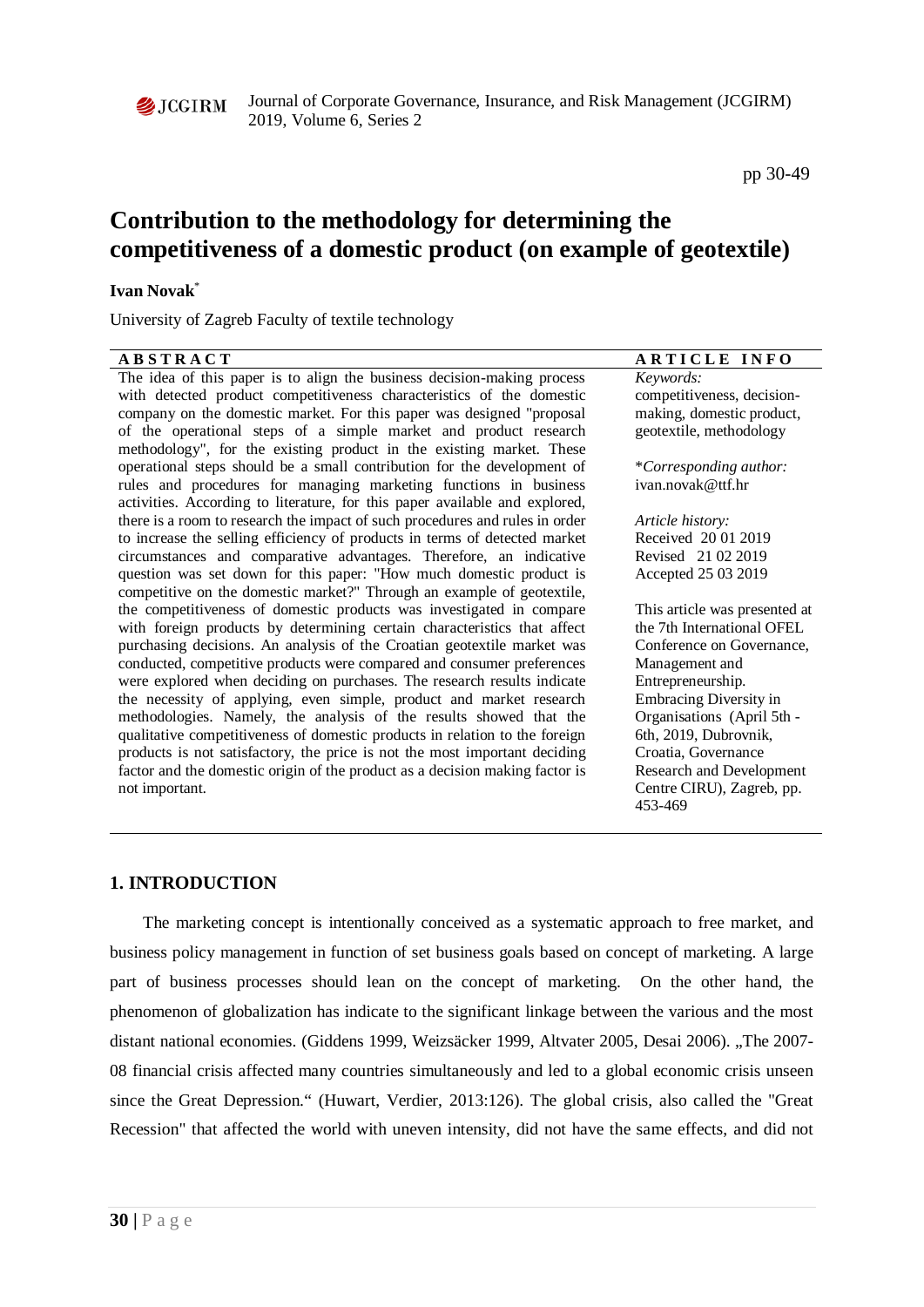last the same, in all countries. But this same crisis has also highlighted the need to protect national economies, as far as possible within the framework of open market economies.

This opinion can be confirmed by other researches, for example, where some evidence point out "the role of globalized banks in transmitting financial stresses to the real economy during the global" financial crisis … non-resident creditors was transmitted domestically through a significant reduction in bank credit supply. Resident subsidiaries and branches of foreign-owned banks reduced lending by a larger amount than domestically-owned banks" (Shekhar, 2012:225). This observation is referring to crisis conditions, when all business entities, including ones in financial sector, operate very cautiously in their business. Can particular countries, and in what way, create the conditions for continuous development of entire national economy based on various measures and protective policies?

Whatever the answer it is, this is not the question of this paper. However, in terms of global business and competition, for every business entity is extremely important how it plans and sets its business operations. The effects/impacts of global processes can be an opportunity, but for unprepared business entities, it can be a great threat. For this reason, the advantages and disadvantages of the products and services of particular companies derive from the approach to business operations i.e. do they use basic management functions and marketing concept in business. So, the question of this paper is how much market research (simple procedure to determine product competitiveness and consumer preference) can be helpful for companies? The assumption is that determination of the comparative characteristics of the product and the preference of consumers on the market (in this case on geotextile example) should influence business decisions. In this regard, a "proposal of the operational steps of a simple market and product research methodology" has been devised for this paper for an existing product in the existing market. This should be a contribution to the development of a simple market research methodology i.e. to contribute to the establishment of rules and procedures for business operations based on marketing management. The company's business success stems from the quantity and quality of the application of basic management and marketing principles, as well as the carefully thoughtful marketing performance on domestic and/or foreign markets. Obviously, the role of marketing approach is necessary. Although often mentioned, the concept of marketing as a business concept and business function is not sufficiently applied, is not applied adequately, or is not in use at all in the Republic of Croatia. These facts were also pointed out by the study "Strategic determinants of the development of textile and clothing industry in Croatia for the period 2006 to 2015" (Teodorović, et al., 2007) and the Industrial Strategy of the Republic of Croatia 2014-2020 (MINGO RH, 2014). For the development of company competitiveness are necessary "greater investment in research and development, marketing, own brand and sales distribution network development", says the strategy (MINGO RH, 2007: 154). A serious marketing concept implies a coherent business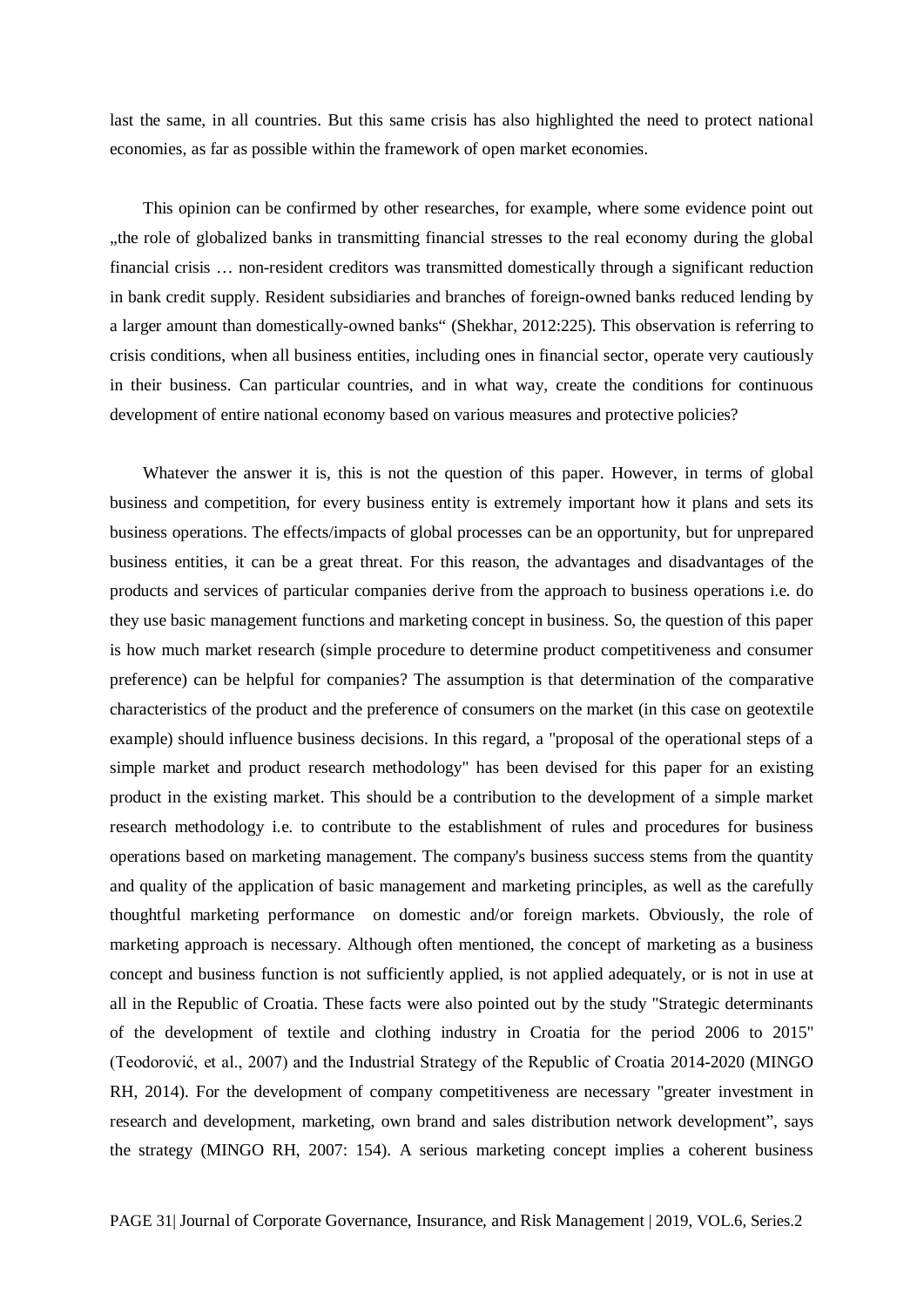policy. Therefore, business entities need to focus on a marketing concept that is not only about promotional activities, but also about conceptual planning and development of the overall business.

The question "How much domestic product is competitive on the domestic market?" points to many problems that faced underdeveloped, but still open, economies such as Croatia - primarily to protect their own production and product competitiveness from the aspect of quality, price, delivery, availability, etc. Sometimes we wonder is the perception of the quality and price of domestic products correct i.e. are they inferior or not to foreign competing products? This is why, on the example of geotextile, it had been tried to find out what represent a domestic product compared to foreign competing products. Can such a marketing approach really contribute to coherent business decisionmaking process and consequently protect domestic production?

To this purpose, this paper should point to the necessity of applying, at least simple methodology, to address the problem of market analysis and competitiveness. For the purposes of this paper were compared, as an example, six competing products of the business entities from the textile industry (on the supply side), and were analyzed buying criteria of business entities from the construction industry (on the demand side) essential from the point of view of buying decisions. The B2B relationship was explored i.e. which criteria is important when is to deciding on purchasing and which products are better. Through this confrontation (comparison), it was to be determined how much the domestic product is competitive on the domestic market compared to foreign competitors.

An example of geotextile was a matter of circumstance.

## **2. AIM, CONTRIBUTION, HYPOTHESIS AND STRUCTURE OF THE PAPER**

The aim of this paper is to point out the need to align the process of making business decisions with the determined characteristics of product competitiveness and determined consumer preferences, based on simple market and product research.

The contribution of this paper is a simple operational procedure to determine the competitiveness of the product in the market on the example of geotextile. It is about setting up a system of simple rules and procedures for marketing management of business functions, i.e. setting up of certain simple methodological procedures, for protection the business of the company. For that purpose, "proposal of the operational steps of a simple market and product research methodology" for an existing product in the existing market, has been devised for this paper. This is both, the practical and theoretical contribution of this paper.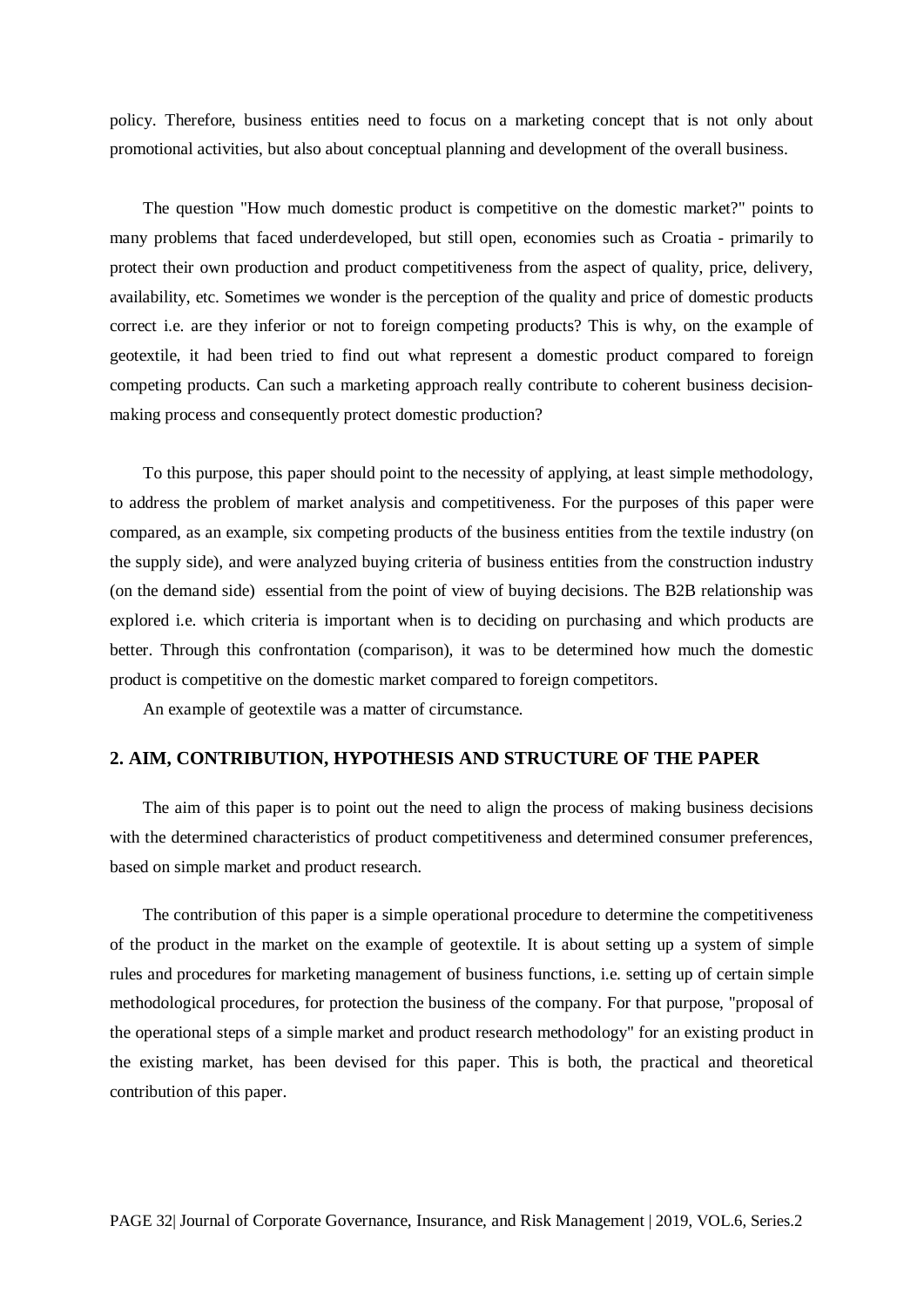The structure of this paper is set out as an example of applying a "proposal" based on which companies should act to determine market competitiveness of products and consumer preferences. For these reasons three (3) hypotheses H1 - H3 have been set:

- H1 the quality of the domestic product is equal to or is approximately equivalent to imported foreign competing products
- H2 consumer preferences are focused on price
- H3 consumers are not sufficiently aware of the need and necessity to protect domestic products

The assumption is that the proposed market and product market research methodology allows the hypothesis to be verified i.e. correlates with hypotheses H1 to H3.

Operational steps, based on management and marketing principles for an existing product on an existing market, as mentioned before are referred to in this paper as a "proposal of the operational steps of a simple market and product research methodology" for an existing product in the existing market.

The proposal, based on cause and effect analysis, deduction, induction and empiry, implies the following steps:

1. (Step 1) to determine the criteria for the selection of competing products

2. (Step 2) to identify at least two (2) domestic and at least four (4) foreign geotextile producers present on the Croatian materials market with approximately the same parameters

3. (Step 3) to determine the wholesale prices on the Croatian market for the selected products

4. (Step 4) to determine standards and criteria for qualitative comparative analysis of materials

5. (Step 5) to determine the quality of selected products according to selected criteria

6. (Step 6) to determine the consumer preferences criteria when deciding on a purchase

7. (Step 7) conduct a survey among actual consumers / geotextile users

- 8. (Step 8) analysis of the results
- 9. (Step 9) conclusion.

## **3. METHODOLOGY**

For the purpose of this paper, consumer preference research and material testing were carried out. It was done for the purpose of determining the most important product selection criteria (buying criteria) and the comparative determination of the quality of the selected products. The phases in which the research was conducted are as follows:

(1) Identifying the operational steps named as the "proposal of the operational steps of a simple market and product research methodology" for an existing product in the existing market (2) market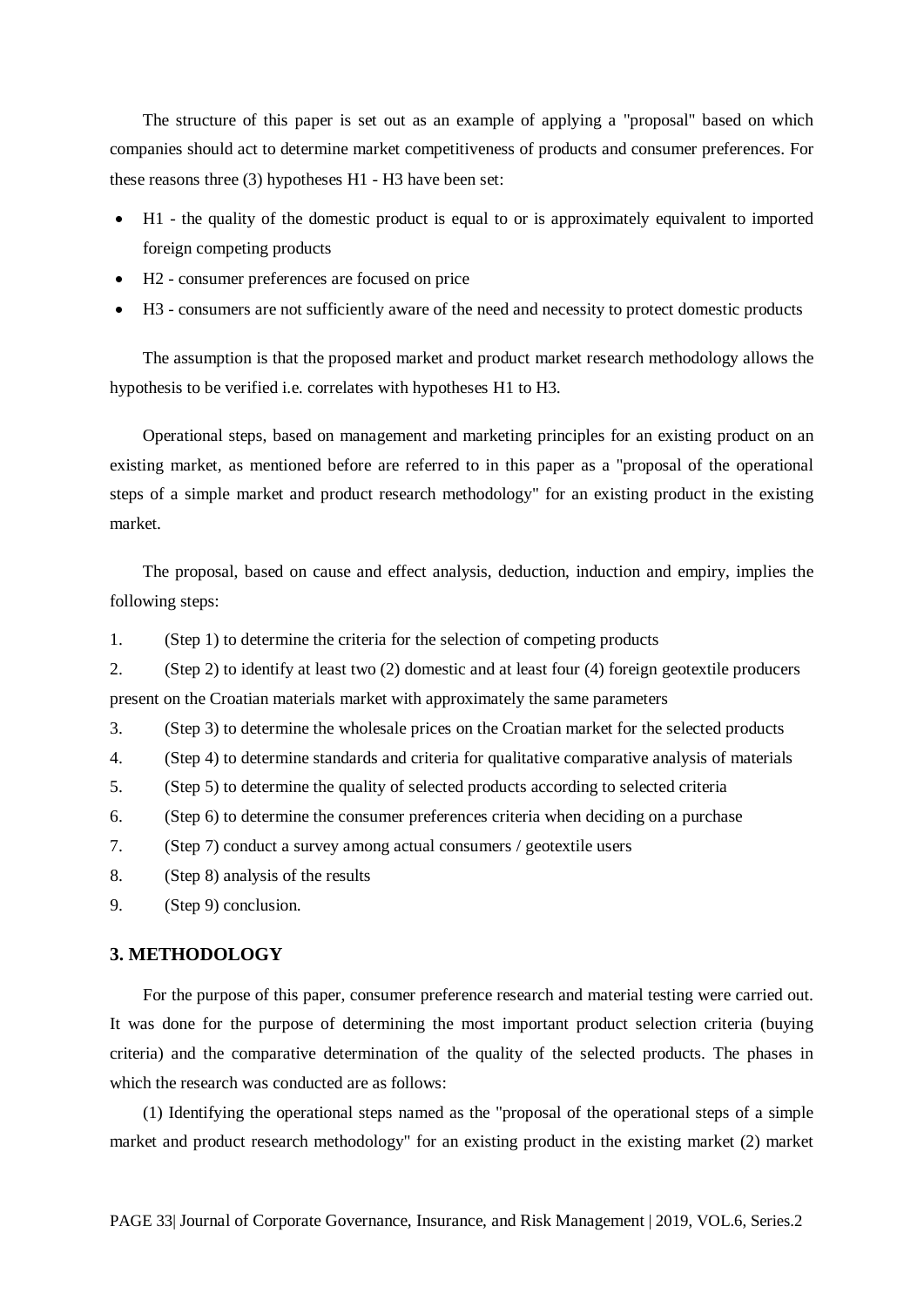and price analysis (3) sample selection (4) sample testing (5) making of and pre-testing the questionnaire survey (6) collecting survey responses (7) data entry and data processing.

The survey questionnaire consists of issues relevant to determining consumer preferences in the B2B domain i.e. business customers, which issues gather data relevant for the ranking of product selection criteria. During the sample testing phase available materials on the Croatian materials market were used. The surface mass of the material, the thickness of the product, the breaking forces (tensile strength) F (md) and F (cd), and the stretching forces (tensile elongation at break)  $\varepsilon$  (md) and  $\varepsilon$  (cd) were tested.

During the phase of the survey questionnaire design, the pre-testing of survey questionnaire were done. After using it on a small sample, the questionnaire was improved and adapted, because it was shortened and simplified. After the improvement, the duration of the survey was reduced to only 5 minutes per respondent. In the next phase, was conducted a telephone survey. Questionnaire with eight (8) questions about priority buying criteria for geotextile consumers (such as price, quality, payment terms and conditions, etc.) was used, as shown in Table 8. The survey was conducted on a randomly selected sample of 70 construction companies ( $n = 70$ ), which is approximately 0.5% sample of total population. At the beginning of each survey, it was verified whether the company used the geotextile for its business operation. The survey was addressed to 117 construction companies in Croatia. Collecting survey responses, 70 responses were actually obtained. The basis of sample selection was the database of business entities of the Republic of Croatia. The sample can not be considered representative, but selected one, because construction companies that have refused to take part in the survey because of business secrecy have been excluded. All the companies that participated in the research were aware of the fact that the survey was a secret and that their answers would be used solely for the purposes of this research. After the survey was conducted, the data collected from the questionnaire was entered in the Excel table and then statistical analyzes were performed on the computer using the Microsoft Excel program.

The statistical analysis methods used here were:

a) descriptive methods (tabular and graphical representation of data, percentages, mean values, dispersion measures) and

b) inferential methods (t-test differences in arithmetic means for small independent samples).

When selected the method of statistical analysis, it was considered that the simplest statistical methods are using in Croatian business practice, so the above methods were used in this research.

Conclusions regarding differences and correlations among variables were made at the usual 0.05 statistical level of significance ie with reliability of 95%.

PAGE 34| Journal of Corporate Governance, Insurance, and Risk Management | 2019, VOL.6, Series.2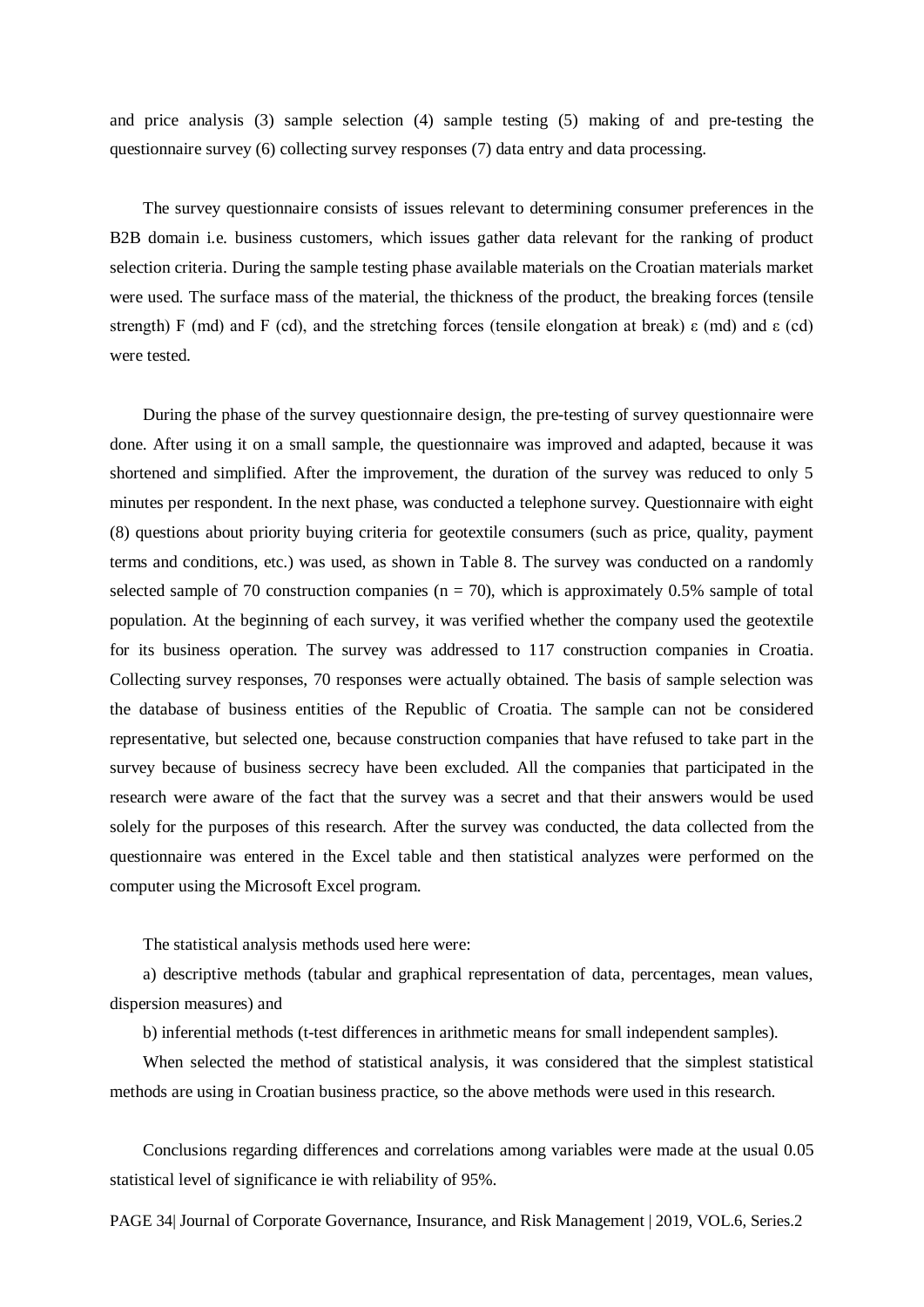## **4. PREVIOUS RESEARCH**

There are two functions of a literature review. One, to provide a theoretical background of paper and two, to enable to contextualize findings in relation to the existing knowledge (Kumar, 2011). In order to ensure these two functions the literature review was done. In addition, "Market research is the vital link between the organization and its customers. The objective of sound market research is to interpret consumer behavior and translate the perspective of key customers into actionable marketing strategies" (Young, Javalgi, 2007:114). Therefore,  $\mu$  the goal of doing market research is to equip yourself with the information you need to make business"(CBNSC , 2018).

Numerous papers on subject of market research and analysis (Naresha, 2002, Shukla, 2008, Defense Standardization Program Office, 2008, Kumar, 2011, Market Research Process, 2019) cover a very similar market research methodology. Similar approaches can also be noticed by the other authors, such as Aaker, Kumar, Day (1995), McDonald (2004), Siropolis (1995) Fry, Stoner, Hattwick (2001) and Thompson, Strickland (2001). On the other hand, there are many different approaches to market and product research depends on the goal they need to achieve. Only several, with similar goals with this paper, have been isolated for the purpose of this paper.

In Guide to market research and analysis (CBNSC, 2018), understanding of customers and their preferences, recognition and planning for industry and economic shifts, monitoring the competition on the market and mitigate the risk in business decisions, are the recommendations for market research. This is obviously important, because in Choosing the right type of Market Research (Mora, 2015) understanding of customer's opinions is crucial, both to product competitiveness and to marketing decision process. Also, according to same source, successful product testing should comprise, among others, determination of competitive advantage as well as possible threats from similar products/services, pinpointing of product features (both existing and potential) most important to the target audience and help in production of marketing messages to change or enhance existing perceptions about existing products or services.

"Understanding customers' key buying criteria is vital to having a competitive edge" (Campbell, 2016). There are numerus of possibilities how to make choice between different criteria. Price, quality, loyalty, distance of warehouse, working hours, staff, purchase time, speed and time delivery, paper works, previous satisfaction, effectiveness, promotion activities, product origin (foreign, domestic or precise country), range of products, service, method and terms of payment, scale, etc. For example, Kita et.al. (2017) and REDF (2019) in their researches were extracted six different factors each, of consumer preferences. Suwannaporn and Linnemann (2008) in their research about buying decision criteria yielded four factors: marketing activities (explained variance 26.8%), quality (13%), price (10.5%), and country of origin (7.7%).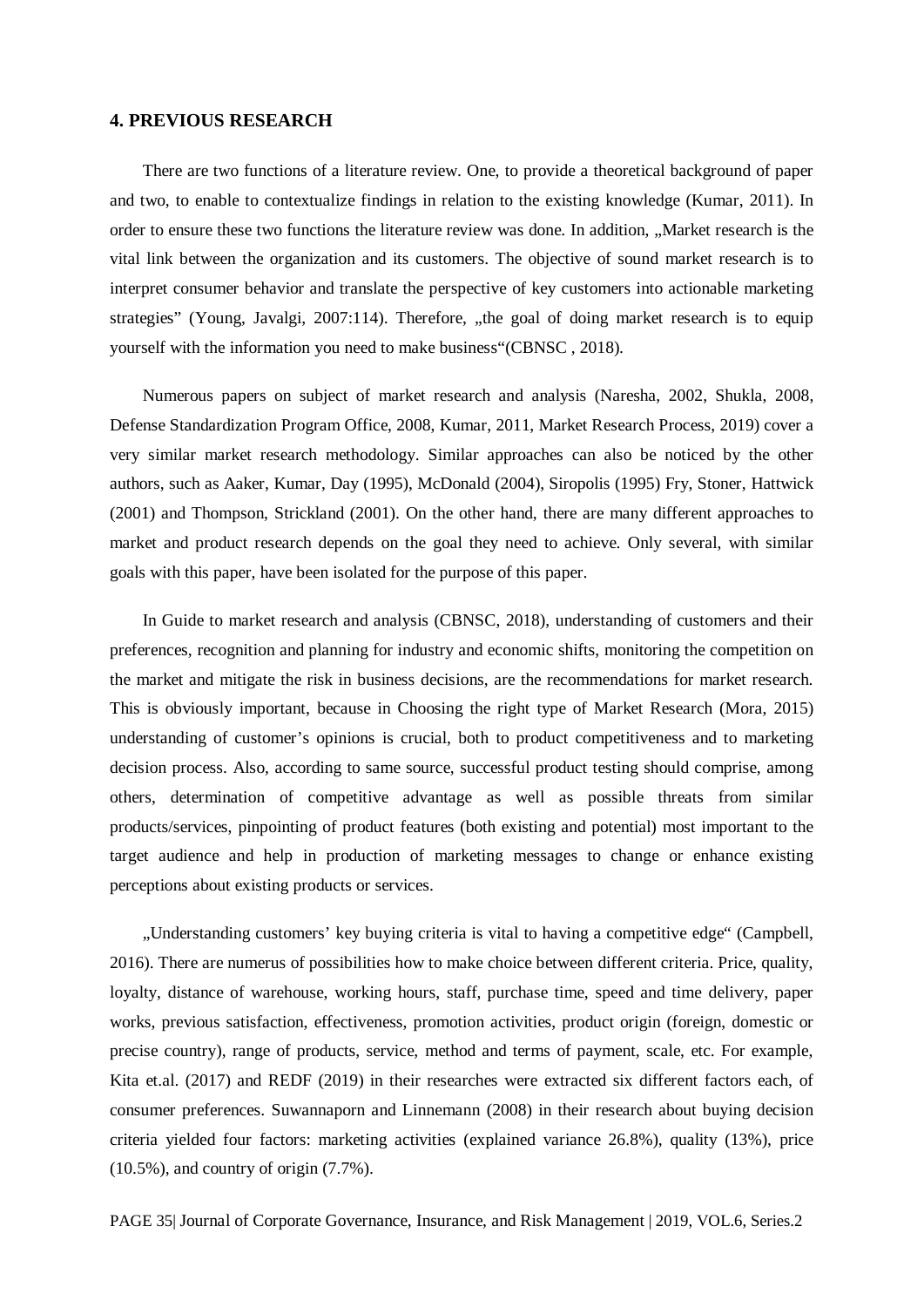The "only way you will really know about your market's buying criteria is to survey qualified people in your target audience" (McDuffee, 2017). Thus, for this paper a preliminary survey was conducted. (See Chapter Methodology).

## **5. MARKET AND PRICE ANALYSIS**

The market and price analysis in this paper implies several different analyzes. The term "market" implies an existing market of materials defined as a geotextile, mass of 300 g  $/$  m<sup>2</sup> with similar characteristics. The domestics and foreign producers' supply were analyzed. Wholesale prices have been compared. On the ground of analysis, the relevant consumer preference criteria when deciding on purchasing (buying criteria) were defines. The results of survey determined consumer preferences based on selected preference criteria.

The criteria for the selection of competing products (*Step 1*) were determined following a conducted market analysis of the supply, by extracting domestic and foreign producers of geotextiles mass 300 g / m<sup>2</sup>. The selection of competing products used acceptable criteria in terms of supply:

- presence on the existing Croatian market
- product availability
- fiber composition of product.

The original variety of material is manifested through the fiber composition of the material. Three materials with different characteristics were available on the market. Two non-woven and one woven geotextile:

- polyester (PES)
- polypropylene (PP)
- woven geotextile.

Woven geotextile was not taken into considered. Due to the fibre composition (geotextile mass  $300 \text{ g}$  / m<sup>2</sup>) and due to the minimum required number of manufacturers of non-woven geotextile (criterion for determining at least two (2) domestic and at least (4) foreign producers), selection criteria were met. Except the number of manufacturers of competing materials with approximately the same parameters, the criterion involve producers presence on the Croatian materials market. (*Step 2*) The results of selection are shown in Table 1.

**Table 1**: Selected Manufacturers by Default Criteria

| No. | PES (polyester)           | No. | PP (polypropylene)          |  |
|-----|---------------------------|-----|-----------------------------|--|
|     | GEOTEKSTIL GEO RPES AG 4. |     | TECNODREN 300g, OVATTIFICIO |  |

PAGE 36| Journal of Corporate Governance, Insurance, and Risk Management | 2019, VOL.6, Series.2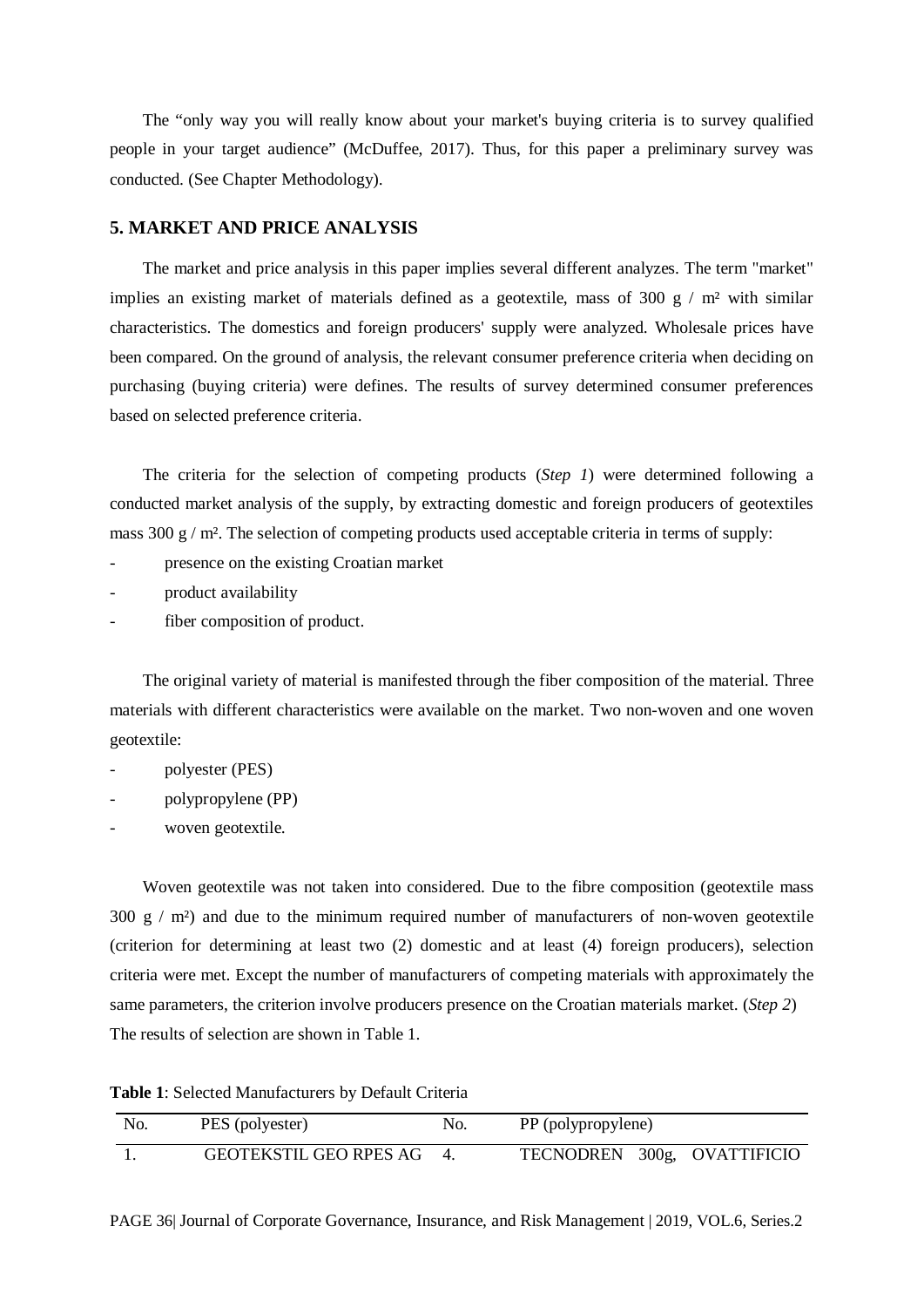| 300,                          |    | <b>ALPINO SRL, Italy</b>    |
|-------------------------------|----|-----------------------------|
| Geo $&$ Tex 2000 S.p.A, Italy |    |                             |
| FILTER PLASTICA 300G,         | 5. | CESTOTEX 300G, REGENERACIJA |
| TEKSTIL LIO d.o.o., Croatia   |    | d.d., Croatia               |
| GEOTEKSTIL 300g, FILC d.d.    | 6. | DREFON S 300, MANIFATTURA   |
| Slovenia                      |    | FINTANA S.p.A., Italy       |

The next step was to determine the wholesale market prices for the selected products on the Croatian market (*Step 3*). The prices are shown in Table 2.

| Table 2: Retail prices by manufacturers |  |  |  |
|-----------------------------------------|--|--|--|
|-----------------------------------------|--|--|--|

| No. | Product                              | Retail price in kunas per m2 in bale |
|-----|--------------------------------------|--------------------------------------|
|     | <b>GEOTEKSTIL GEO RPES AG</b>        |                                      |
| 1.  | 300,                                 | 6,78                                 |
|     | Geo&Tex 2000 S.p.A, Italy            |                                      |
| 2.  | FILTER PLASTICA 300G,                |                                      |
|     | TEKSTIL LIO d.o.o., Croatia          | 5,98                                 |
| 3.  | GEOTEKSTIL 300g, FILC d.d.           |                                      |
|     | Slovenia                             | 5,85                                 |
|     | TECNODREN 300g,                      |                                      |
| 4.  | OVATTIFICIO ALPINO SRL,              | 5,60                                 |
|     | Italy                                |                                      |
|     | CESTOTEX 300G,                       |                                      |
| 5.  | REGENERACIJA d.d., Croatia           | 7,50                                 |
|     | <b>DREFON</b><br>S<br>300,           |                                      |
| 6.  | <b>MANIFATTURA</b><br><b>FINTANA</b> | 7,44                                 |
|     | S.p.A., Italy                        |                                      |

## **6. QUALITATIVE ANALYSIS OF SELECTED MATERIALS**

For the qualitative comparative analysis of selected materials, it was necessary to determine standards (norms) and criteria (Step 4) on which it was possible to determine the qualitative difference between the selected materials. Based on the empirical guidelines of textile science and economy, the following criteria were selected:

PAGE 37| Journal of Corporate Governance, Insurance, and Risk Management | 2019, VOL.6, Series.2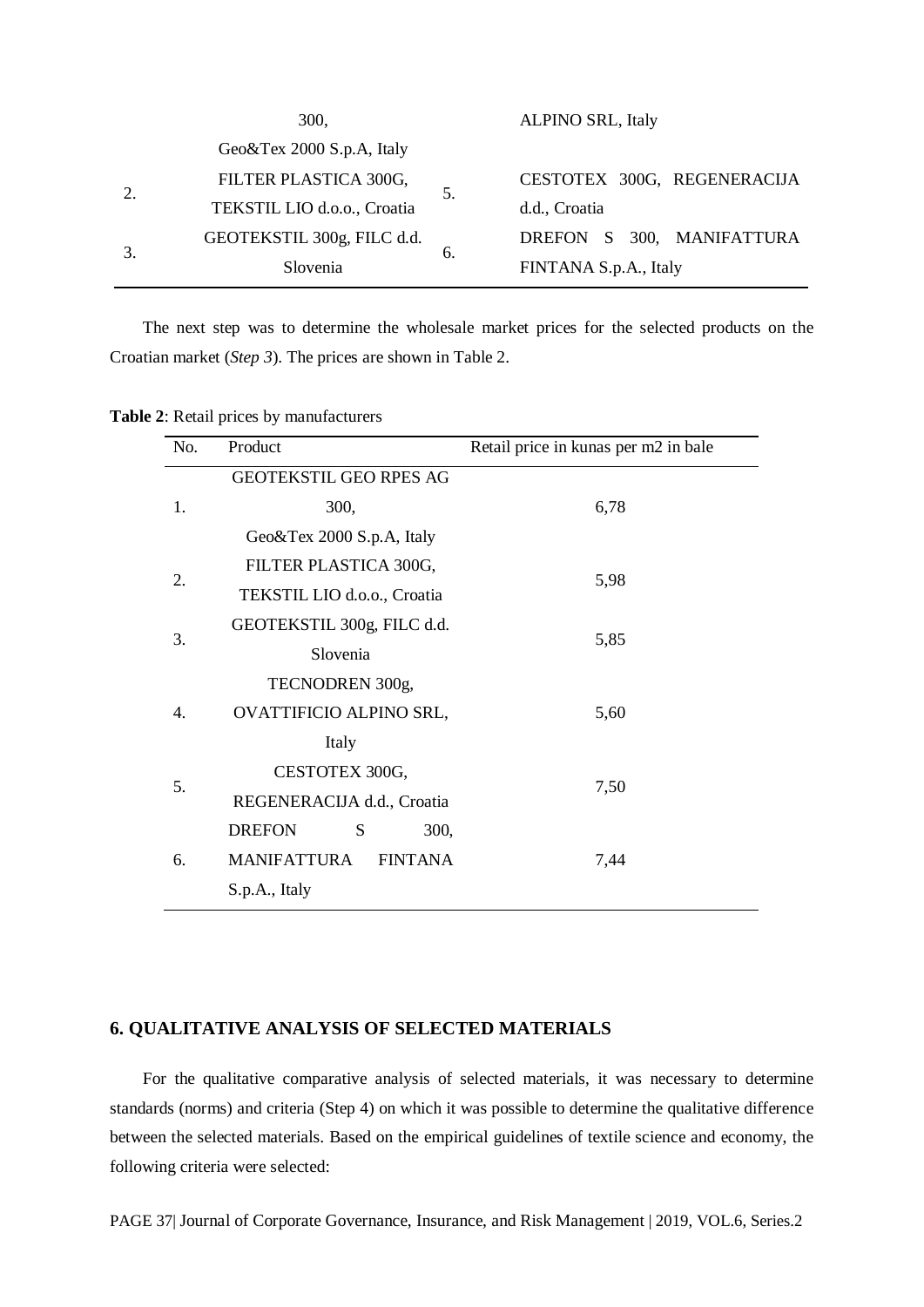- surface mass of the materials
- thickness measurement of the flat side of the products
- breaking forces tensile strength  $F$  (md) and  $F$  (cd), and the stretching forces tensile elongation at break ε (md) and ε (cd)

Considering the selected criteria, the norms were defined. Testing of surface mass of material was done according to HRN EN 29073-1 Textile - Testing Methods for nonwovens - Part 1: Determination of mass per unit area ISO 9073–1:1989; EN 29073– 1:1992. When measuring, for objective reasons, the norm was applied in a modified way: the test tubes were 6 cm radius or 113,09 cm2. Based on this mass, the mass value for 1m2 of material was converted. Testing of the thickness of the flat product was carried out according to HRN EN ISO 9073-2 Textile - Testing Methods for nonwovens - Part 2: Determination of thickness ISO 9073–2:1995; EN ISO 9073–2:1996, using thickness meter with a scale precision of 0,01mm. The distance between the appropriately positioned substrate and the pressing device was measured. Pressure on material during testing was  $10 \text{ g}$  / cm2. Important criteria – determination of tensile strength and tensile elongation at break was carried out according to norm HRN EN 29073–3 Textile - Testing Methods for nonwovens - Part 3: Determination of tensile strength and tensile elongation at break ISO 9073–3:1989; EN 29073–3:1992. The instrument used for testing was a dynamometer for narrow strips.

## **7. RESULTS**

Comparison of the quality of selected products according to the selected criteria (Step 5) was performed in accordance with the established criteria and the standards of qualitative comparative analysis of the material and the following results were obtained:

- Testing results of surface mass of selected materials non-woven geotextiles with officially declared mass of 300 g / m2 - See Table 3.
- Testing results for actually determined mass See Table 4.
- Results of the determination of the thickness of non-woven geotextile 300 g / m2 See Table
- 5.
- Test results of the important criterion for tensile strength and tensile elongation at break See Table 6.

**Table 3**: Testing results of surface mass (in g) of non-woven geotex declared mass of 300 g per m2 Mass of sample surface 113,09 cm2

|  | 1PES   | 2PES   | 3PES   | 4PP    | 5PP    | 6PP    |
|--|--------|--------|--------|--------|--------|--------|
|  | 3.2321 | 3,3413 | 3,7040 | 3.4738 | 3,2425 | 3,3816 |
|  | 3,4239 | 3,6050 | 3,4104 | 3,5690 | 3,5713 | 3,2072 |

PAGE 38| Journal of Corporate Governance, Insurance, and Risk Management | 2019, VOL.6, Series.2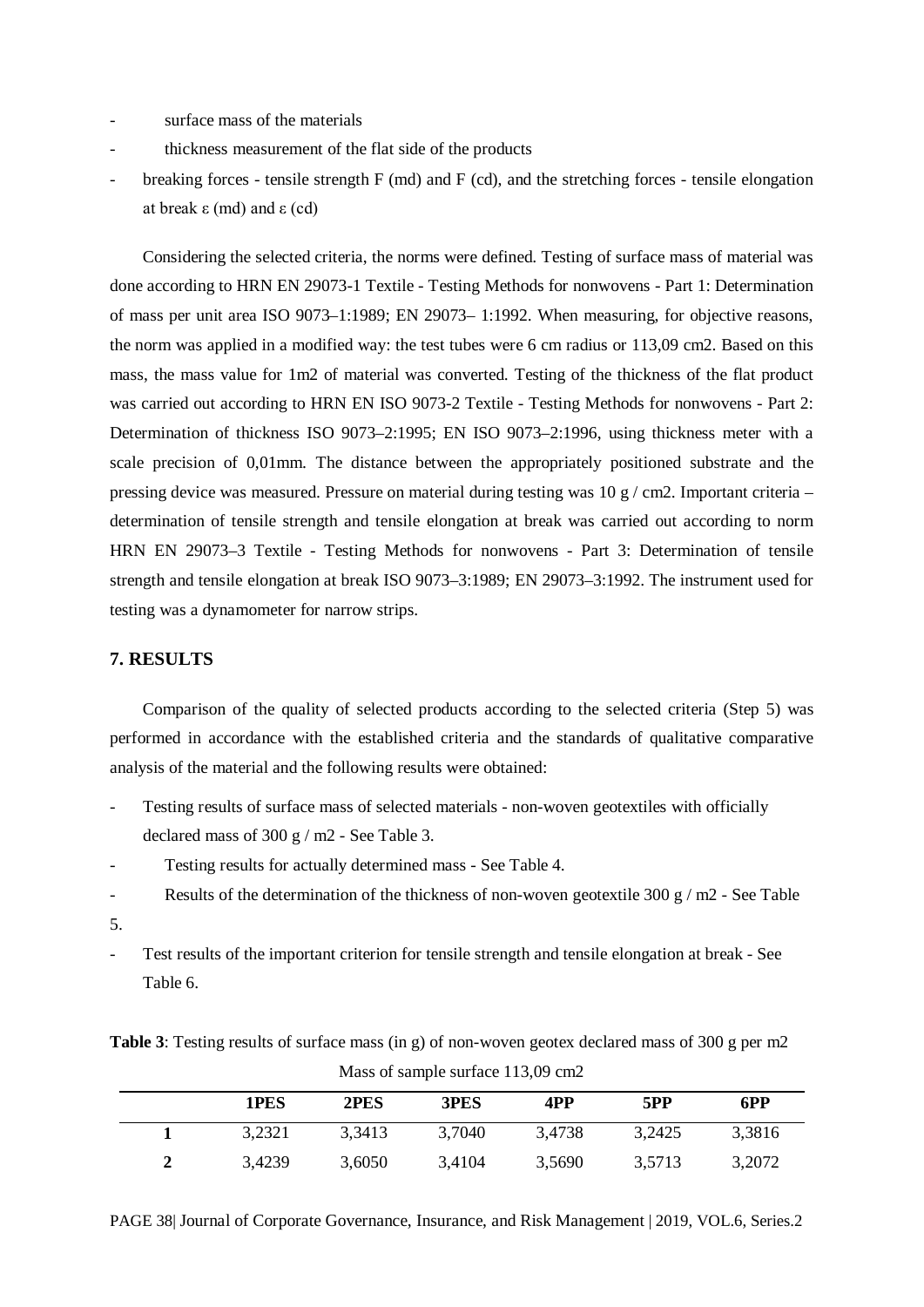| 3              | 3,3631 | 3,1399 | 3,1314 | 3,5370 | 3,2309 | 3,6579 |
|----------------|--------|--------|--------|--------|--------|--------|
| 4              | 3,2789 | 3,2539 | 3,5422 | 3,3903 | 4,0942 | 3,5855 |
| 5              | 3,0408 | 3,1466 | 3,1660 | 3,2598 | 4,1107 | 3,5517 |
| 6              | 3,1963 | 3,1648 | 3,1876 | 3,5703 | 3,8805 | 3,6336 |
| 7              | 3,0899 | 3,6124 | 3,4136 | 3,3973 | 3,1069 | 3,2716 |
| 8              | 3,3926 | 3,4921 | 3,1133 | 3,5890 | 3,2424 | 3,3439 |
| 9              | 3,5042 | 3,4247 | 3,1219 | 3,4772 | 3,3038 | 3,2278 |
| 10             | 3,6142 | 3,8059 | 3,4420 | 3,5589 | 3,6590 | 3,6943 |
| $\overline{x}$ | 3,3136 | 3,3987 | 3,3232 | 3,4823 | 3,5442 | 3,4555 |
| min.           | 3,0408 | 3,1399 | 3,1133 | 3,2598 | 3,1069 | 3,2072 |
| max.           | 3,6142 | 3,8059 | 3,704  | 3,589  | 4,1107 | 3,6943 |
| $\sigma$       | 0,1806 | 0,2292 | 0,2075 | 0,1058 | 0,3771 | 0,1889 |
| V[%]           | 5,45   | 6,74   | 6,24   | 3,04   | 10,64  | 5,46   |

Meaning of symbols in table:

[g] = mean value; min. [g] = minimum value; max. [g] = maximum value;  $\sigma[g]$  = standard deviation and V[%] = coefficient of variation (σ/ x 100)

In order to find out, how significant is the difference in results of the selected sample mass for different materials, a standard t-test for 2 samples was used. The t-test formula is given by the relation (1). The meanings of the symbols are:  $1 =$  mean value,  $n1 =$  number of measurements,  $s12 =$  variance (standard deviation square) - for one sample. Analogously the values are defined: 2 , n2 , s22 for the second sample.

$$
t = \frac{\overline{x_1} - \overline{x_2}}{\sqrt{\frac{S_1^2}{N_1} + \frac{S_2^2}{N_2}}}
$$
\n(1)

For the first three products t-test shows no significant difference. Using this statistical method on samples 1PES and 2PES is obtained for t-value:  $t = 0.924$ . The critical t-value is tc = 2.1 (with  $\odot$ -factor  $= 0.05$  and number of degrees of freedom  $= 18$ ). As t<tc, it is concluded that there is no statistically significant difference between the results for 1PES and 2PES. It can be seen from Table 3, that the difference between samples 2PES and 3PES is even smaller than the previous one, so neither it can be significant. With this compare, the results of domestic product 2PES against foreign products 1PES and 3PES, show no difference in quality.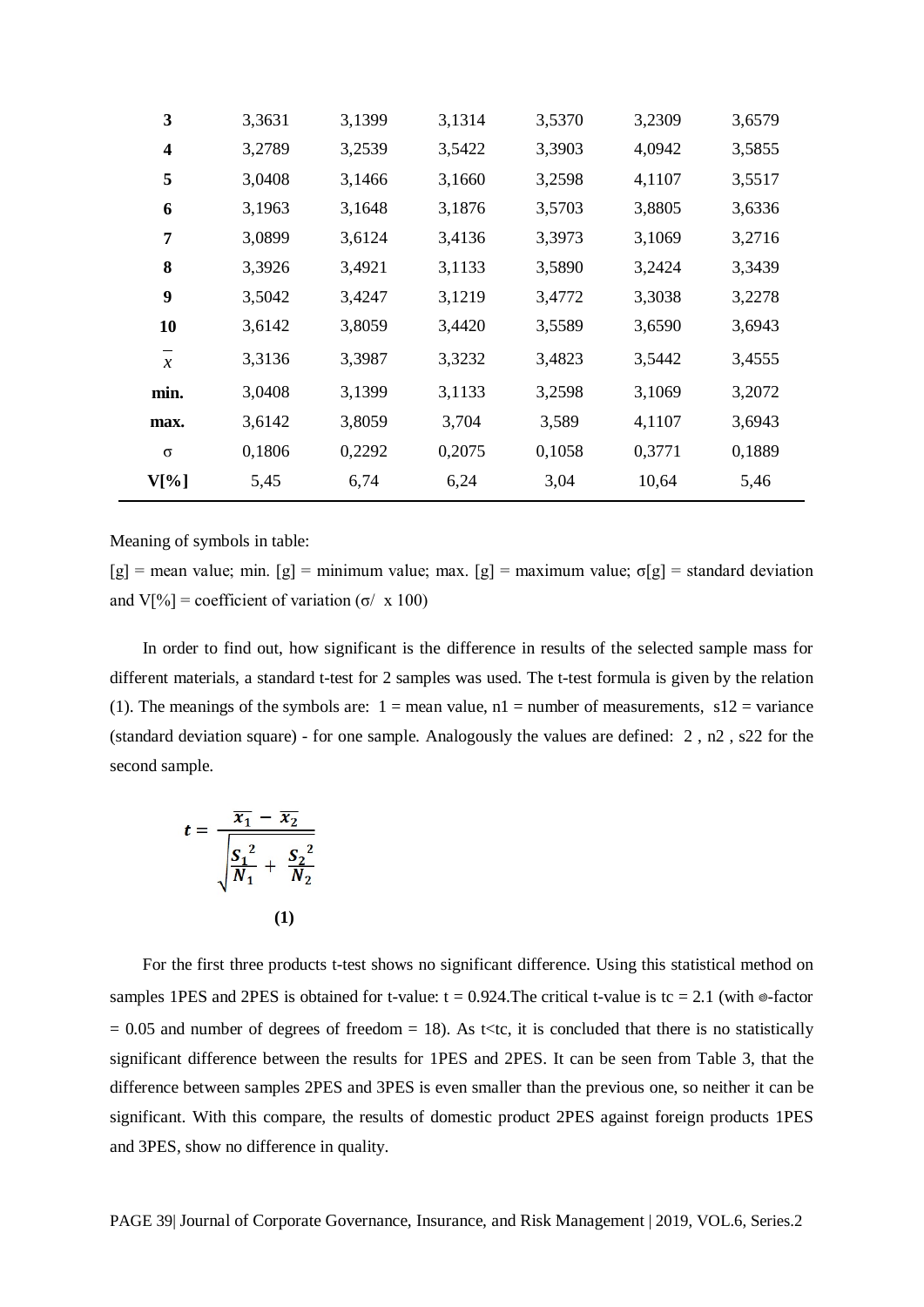With analogue method, the samples 5PP (domestic) and 6PP (foreign) were compared. It is obtained:  $t = 0.665$  and  $tc = 2.1$ . Thus:  $t < tC$  implies that there is no statistically significant difference between these two samples. As the difference between 5PP and 4PP is even smaller (as can be seen in the Table 3), it is concluded that neither the difference between these two samples is significant. With this compare, the results of domestic product 5PP against foreign products 4PP and 6PP, also show no difference in quality.

The accuracy of the measurements expressed by the coefficient of variation shows that there are no significant differences in PES (polyester) measurements (all are less than 10%). Among coefficients of variation for PP (polypropylene) materials, a greater discrepancy (10.64%) occurred for domestic 5PP material. However, this difference is negligible.

In Table 4, actual surface masses of PES and PP have been calculated in grams per square meter, as they are declared in the retail at 300 g / m2.

|               | 1PES   | 2PES   | 3PES   | 4PP    | 5PP    | 6PP    |
|---------------|--------|--------|--------|--------|--------|--------|
| $\mathcal{X}$ | 293,00 | 300,53 | 293,85 | 307,92 | 313.39 | 305,55 |
| S             | 15,97  | 20,27  | 18,35  | 9,35   | 33,35  | 16,70  |
| V[%]          | 5,45   | 6,74   | 6,24   | 3,04   | 10.64  | 5,46   |

**Table 4**: The results of calculation of the actual surface mass of  $g/m^2$ 

Surface mass per material  $(g/m^2)$  and standard deviation per m<sup>2</sup>

The results for the thickness measurement of the flat side of the products, are given in Table 5. They are also compared with the t-test, analogously as described above. Using T-test on samples 1PES and 2PES, is obtained for t-value:  $t = 9.94$ , and  $tc = 2.1$ . Therefore, by comparing values,  $t > tc$  implies that there is a statistically significant difference in the results of these two samples. Namely, 1PES is significantly thinner than 2PES.

**Table 5**: Testing results of thickness (in mm) of non-woven geotextiles declared mass of 300 g per m2 Thickness (mm)

|                | 1PES | 2PES | 3PES | 4PP  | 5PP  | 6PP  |
|----------------|------|------|------|------|------|------|
|                | 2,19 | 3,21 | 3,50 | 3,36 | 4,02 | 3,00 |
| $\overline{2}$ | 2,42 | 3,04 | 3,44 | 3,09 | 3,93 | 3,07 |
| 3              | 2,55 | 2,91 | 3,36 | 3,30 | 4,07 | 2,80 |
| 4              | 2,09 | 3,10 | 3,62 | 2,71 | 4,28 | 2,71 |
| 5              | 2,06 | 2,90 | 3,38 | 3,44 | 4,21 | 3,07 |

PAGE 40| Journal of Corporate Governance, Insurance, and Risk Management | 2019, VOL.6, Series.2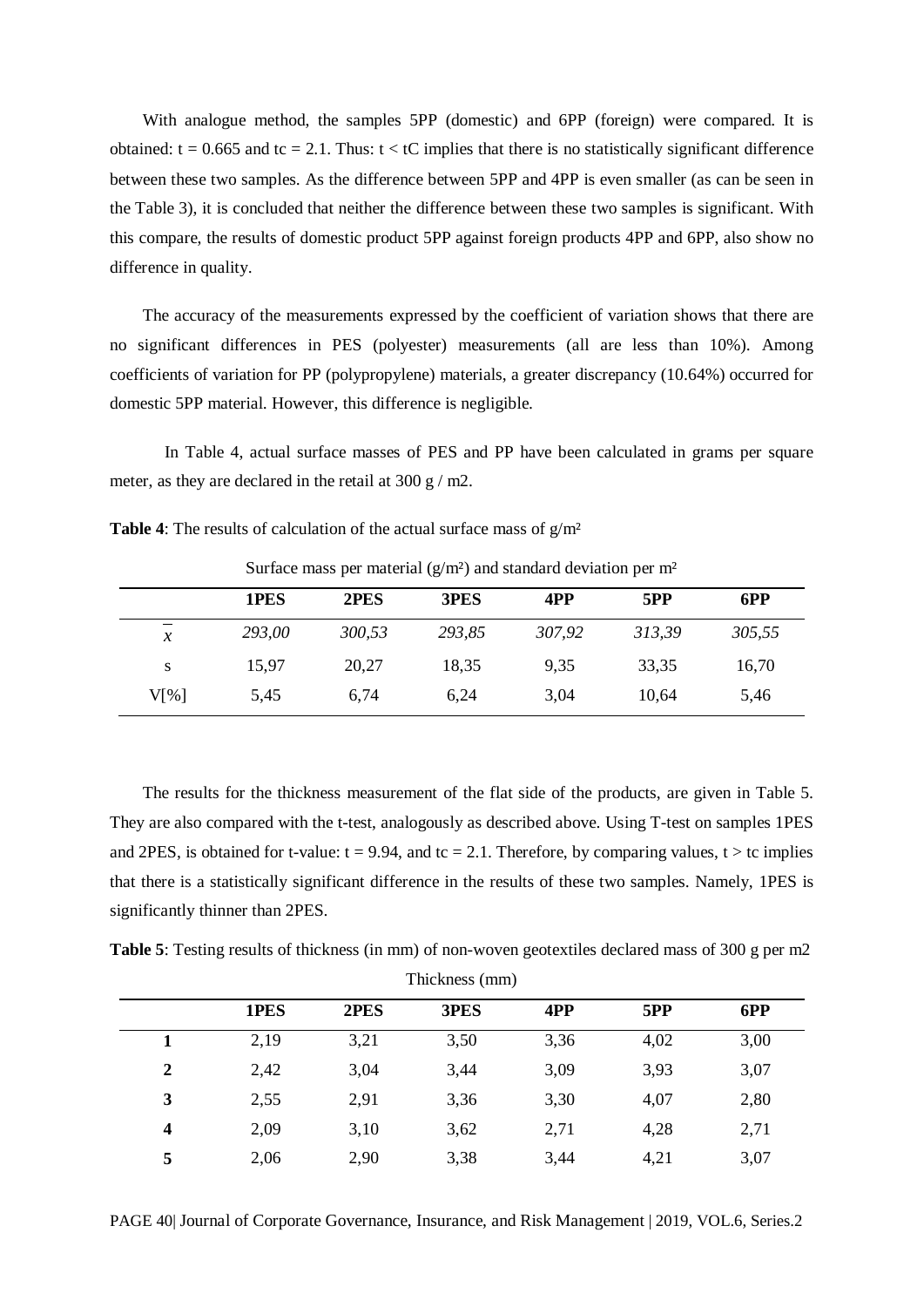| 6             | 2,15  | 2,76  | 3,42  | 3,34  | 3,97  | 2,85  |
|---------------|-------|-------|-------|-------|-------|-------|
| 7             | 2,17  | 2,89  | 3,65  | 3,23  | 4,48  | 2,88  |
| 8             | 2,50  | 2,93  | 3,29  | 3,25  | 4,20  | 3,10  |
| 9             | 2,26  | 3,00  | 3,76  | 3,26  | 4,23  | 2,79  |
| 10            | 2,33  | 2,82  | 3,41  | 3,41  | 4,18  | 3,00  |
| $\mathcal{X}$ | 2,27  | 2,96  | 3,48  | 3,24  | 4,16  | 2,93  |
| min.          | 2,06  | 2,76  | 3,29  | 2,71  | 3,93  | 2,71  |
| max.          | 2,55  | 3,21  | 3,76  | 3,44  | 4,48  | 3,10  |
| $\sigma$      | 0,172 | 0,134 | 0,148 | 0,211 | 0,164 | 0,138 |
| $V[\%]$       | 7,57  | 4,52  | 4,25  | 6,51  | 3,94  | 4,71  |

Analogously to previous, 2PES and 3PES were compared. It was obtained:  $t = 8.34$ ,  $tc = 2.1$ . We conclude, since the  $t > t$ c, that 2PES is statistically significantly thinner than 3PES. Therefore, the domestic material (2PES) is significantly thicker than the first foreign and significantly thinner than the second foreign material.

Furthermore, by comparing 5PP and 4PP it was obtained:  $t = 10.85$  to  $t = 2.1$ , which implies that 5PP is significantly thicker than 4PP. From Table 5 it is clearly visible and/or understood that the product 6PP is even thinner than 4PP. The conclusion is therefore that the 5PP domestic product is significantly thicker than both foreign materials.

When considering breaking forces - tensile strength F(md) and F(cd) in Table 6, it is of interest to observe the difference between those two forces:  $\mathcal{D}F = F(md) - F(cd)$ .

|      | F(md)   |                | F(cd)   |                |
|------|---------|----------------|---------|----------------|
|      |         | $\epsilon$ [%] |         | $\epsilon$ [%] |
|      | F[N]    |                | F[N]    |                |
| 1PES | 157,884 | 57,0           | 164,748 | 67,5           |
| 2PES | 326,560 | 57,0           | 45,110  | 63,5           |
| 3PES | 364,804 | 48,5           | 317,678 | 51,0           |
| 4PP  | 163,772 | 56,0           | 77,470  | 63,0           |
| 5PP  | 467,774 | 45,5           | 195,152 | 64,0           |
| 6PP  | 414,820 | 47,5           | 438,354 | 52,0           |

**Table 6**: Testing results for tensile strength and tensile elongation at break (numeric expression)

This is because the tensile strength in the direction of exit from the machine (machine direction) F (md) and the tensile strength in the cross direction F (cd), represent material strength in all directions.

PAGE 41| Journal of Corporate Governance, Insurance, and Risk Management | 2019, VOL.6, Series.2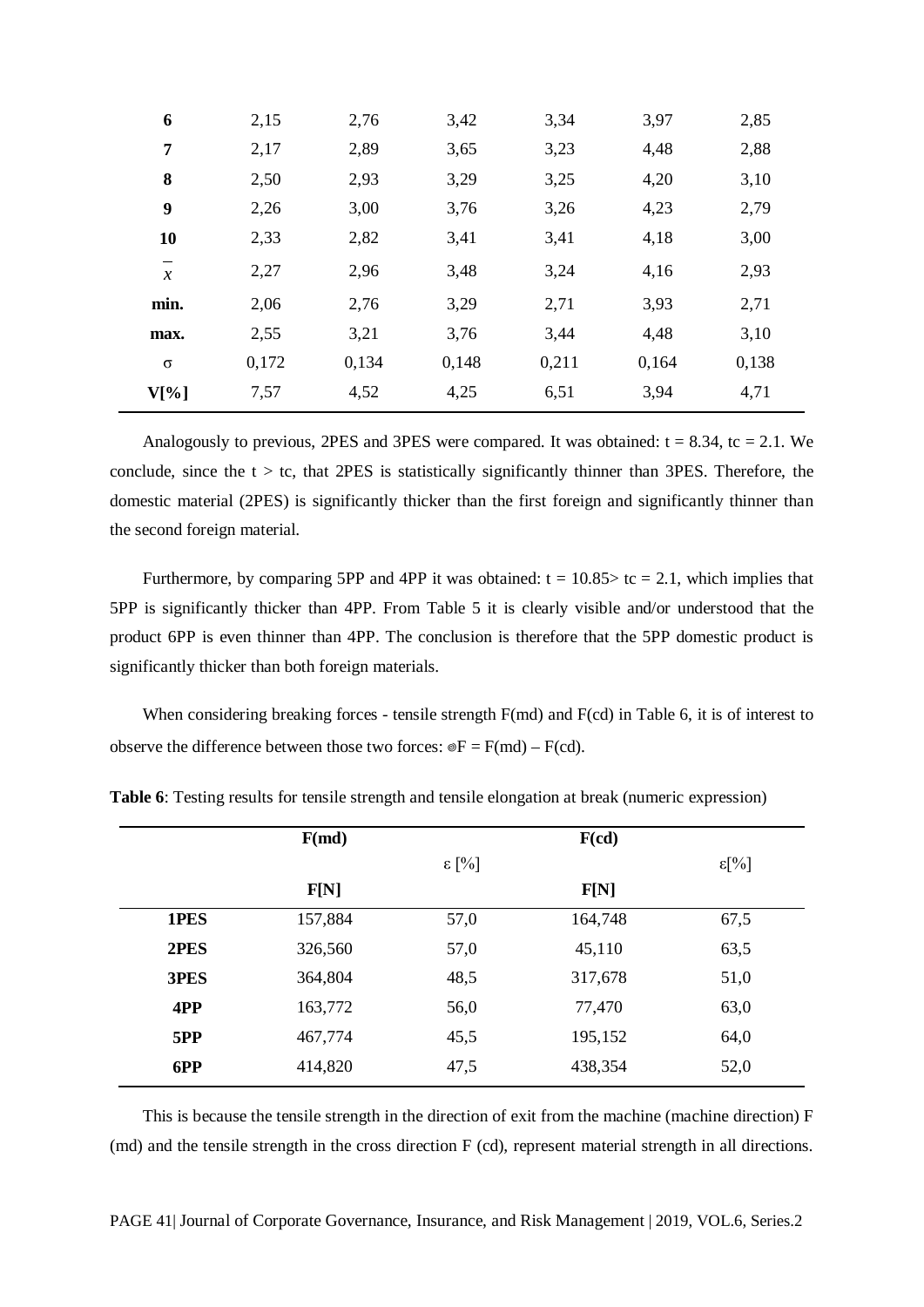This fact has a direct influence the quality of materials for the construction activity, which also affects the quality of the constructions/buildings itself.



**Graph 1**: Tensile strength F(md) and F(cd) and tensile elongation at break ε (md) and ε (cd)

For the testing of stretching forces - tensile elongation at break  $\varepsilon$  (md) and  $\varepsilon$  (cd) in Table 6 and Graph 1, stretching factor is defined as  $\infty = \infty$  1 / 1 = (elongation of material) / (initial length of material), at the moment of break/interruption.

The differences between forces  $\mathscr{F}$  [N] are shown in Table 7. The results are rounded, no decimal expressions. In this case, standard deviations are obtained by adding standard deviations for each force:  $\circ \circ = \circ$  (md) +  $\circ$  (cd).

In addition, it can be seen from Table 7 that the difference between the breaking forces  $\mathcal{P}$  - is significantly higher in the case of domestic materials, than in foreign materials. So, according to this criterion foreign materials are in the favor. (See Table 6 & 7 and Graph 1).

| <b>Table 7:</b> Results of calculated difference between forces and standard deviation |  |
|----------------------------------------------------------------------------------------|--|
|----------------------------------------------------------------------------------------|--|

|              | 1PES                  | 2PES | 3PES | 4PP | 5PP        | 6PP   |
|--------------|-----------------------|------|------|-----|------------|-------|
| <b>DF[N]</b> | $\overline{ }$<br>- 1 | 281  | 47   | 86  | 272<br>ں ا | $-24$ |
| S[N]         | 82                    | ے ر  | 68   | 45  | 147        | 99    |

## **8. DEFINING CONSUMER PREFERENCES**

PAGE 42| Journal of Corporate Governance, Insurance, and Risk Management | 2019, VOL.6, Series.2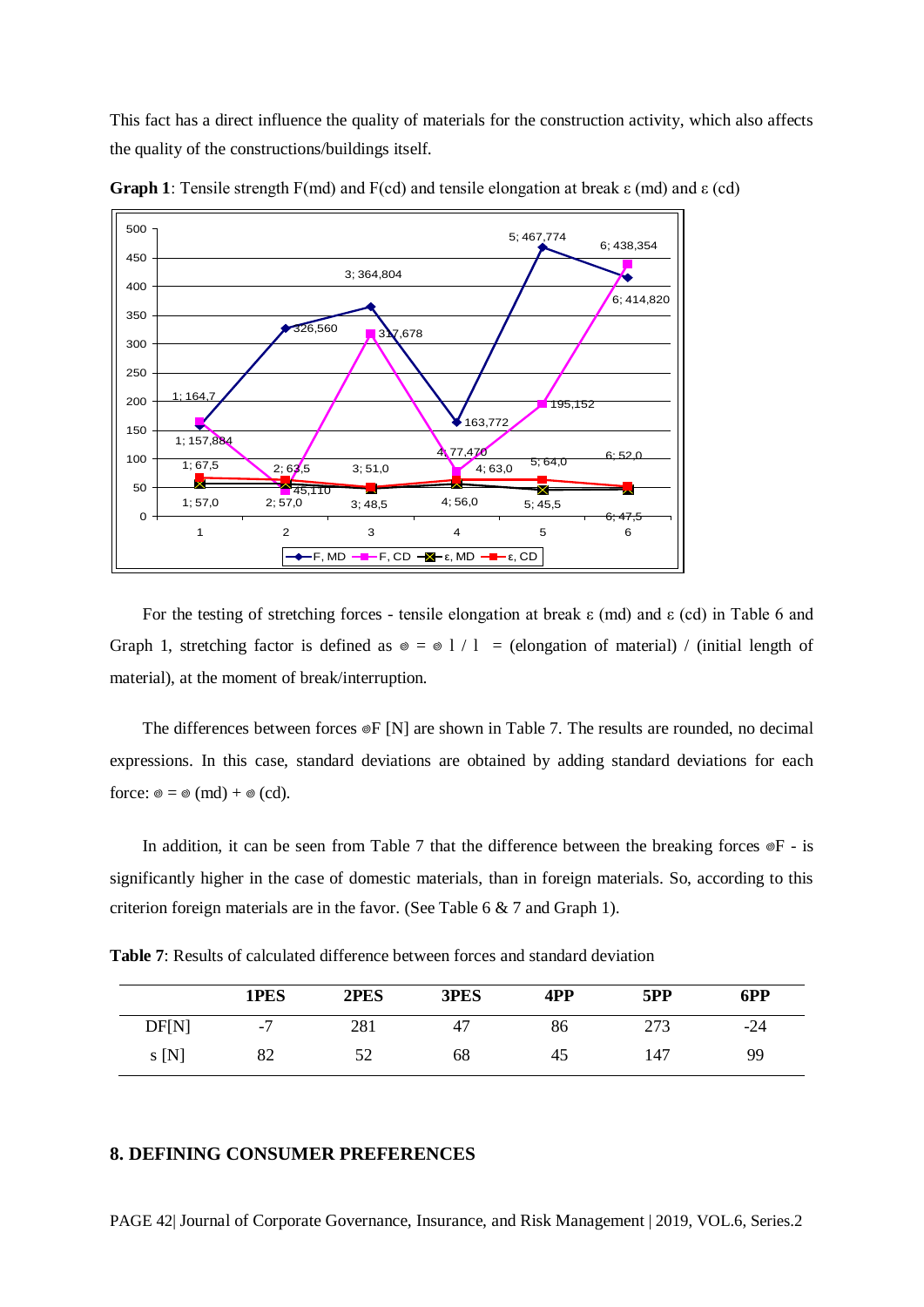The process of determination of the consumer preferences criteria when deciding on a purchase ie buying criteria (Step 6) included activities with which these criteria were established. During the pretesting phase of survey questionnaire, consumers were responded to questions from the draft questionnaire, on a small sample. Disadvantages were noted, and the questionnaire was improved in a way that it was shortened and the questions were simplified.

Eight (8) criteria were established: closeness of warehouse, time delivery, price, country of origin - domestic, quality, payment terms and conditions, country of origin - foreign and other criteria. In the next phase (Step 7), survey was conducted among actual consumers ie companies that use geotextile in their business. All received answers were processed - a total of 70 responses from 117 respondents. The results were systematized in Table 8.

| <b>CRITERIA</b>                                                                                               | $\mathbf{1}$ | $\overline{2}$ | $\overline{3}$ | $\overline{4}$ | 5                | 6              | $\overline{7}$ | $\overline{x}$ | <b>RANG</b>    |
|---------------------------------------------------------------------------------------------------------------|--------------|----------------|----------------|----------------|------------------|----------------|----------------|----------------|----------------|
| Closeness                                                                                                     |              |                |                |                |                  |                |                |                |                |
| $% \left( \left( \mathcal{A},\mathcal{A}\right) \right) =\left( \mathcal{A},\mathcal{A}\right)$ of            |              |                |                | 3              | $11\,$           | 36             | $20\,$         | 6,04           | $\sqrt{6}$     |
| warehouse                                                                                                     |              |                |                |                |                  |                |                |                |                |
| Time                                                                                                          |              |                | 15             | 25             | 24               | $\mathfrak{Z}$ | 3              | 4,34           | $\overline{4}$ |
| delivery                                                                                                      |              |                |                |                |                  |                |                |                |                |
| Price                                                                                                         | 23           | 45             | $\sqrt{2}$     |                |                  |                |                | 1,70           | $\overline{2}$ |
| Country<br>$% \left( \left( \mathcal{A},\mathcal{A}\right) \right) =\left( \mathcal{A},\mathcal{A}\right)$ of |              |                |                |                |                  |                |                |                |                |
| origin<br>$\qquad \qquad \blacksquare$                                                                        |              | $\overline{3}$ | 12             | 19             | $18\,$           | $18\,$         |                | 4,51           | 5              |
| domestic                                                                                                      |              |                |                |                |                  |                |                |                |                |
| Quality                                                                                                       | 47           | $22\,$         | $\mathbf{1}$   |                |                  |                |                | 1,34           | $\mathbf{1}$   |
| Payment                                                                                                       |              |                |                |                |                  |                |                |                |                |
| and<br>terms                                                                                                  |              |                | 40             | 23             | $\boldsymbol{7}$ |                |                | 3,52           | $\mathfrak{Z}$ |
| conditions                                                                                                    |              |                |                |                |                  |                |                |                |                |
| Country of                                                                                                    |              |                |                |                |                  |                |                |                |                |
| origin                                                                                                        |              |                |                |                | $10\,$           | 13             | 47             | 6,52           | $\tau$         |
| foreign                                                                                                       |              |                |                |                |                  |                |                |                |                |
| Other                                                                                                         |              |                |                |                |                  |                |                |                |                |
| criteria                                                                                                      |              |                |                |                |                  |                |                |                |                |

**Table 8**: Importance of consumer preference when deciding on purchasing

# **9. DISCUSSION**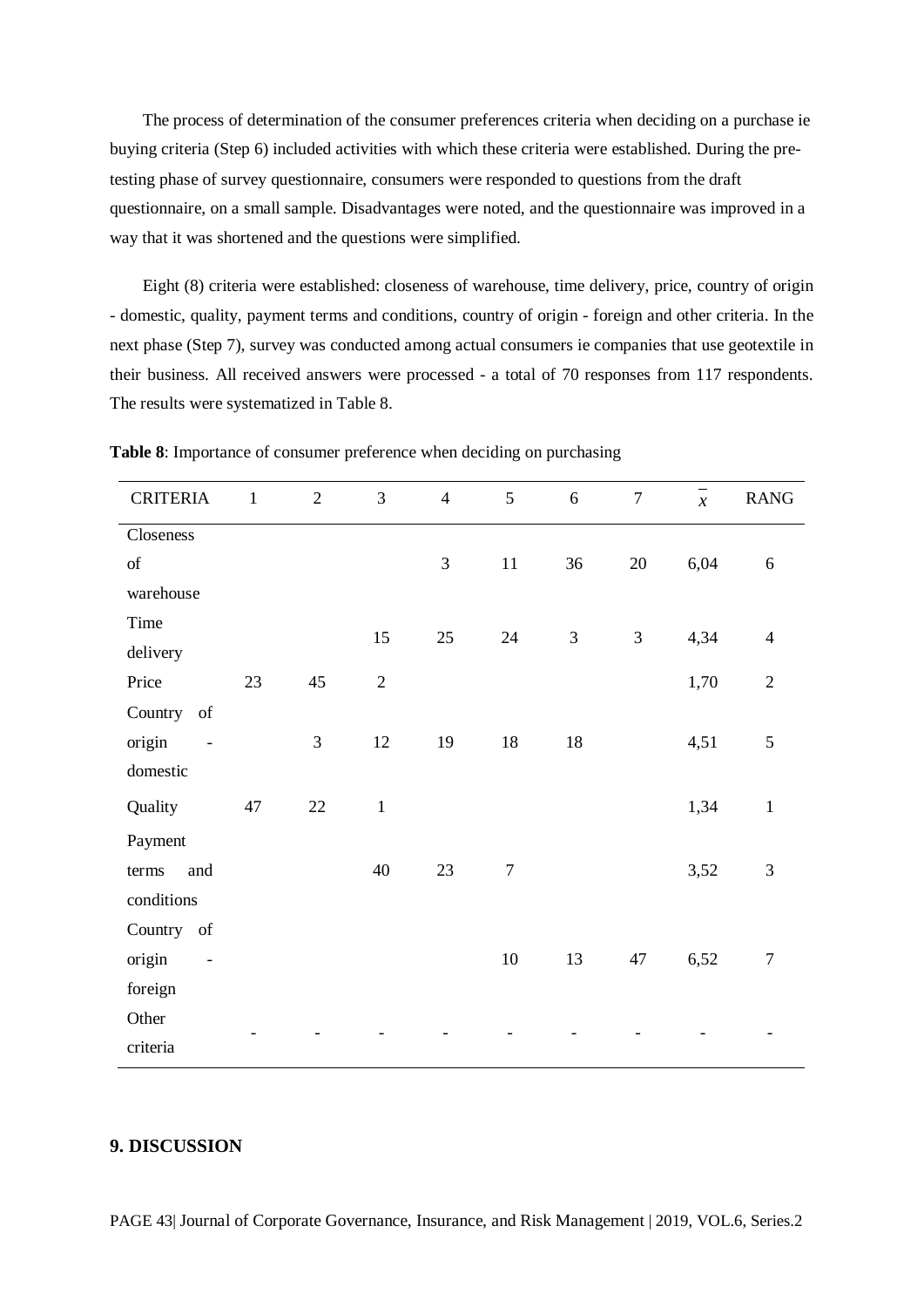When analyzing the results of the this research (Steps 3 through 8), it is necessary to point out that they do not scientifically prove the set thesis, but only indicate whether the given data support or does not support hypotheses. From the presented results of the research, it is possible to determine the following facts:

- There is a large number of suppliers of non-woven geotextiles available in the market. The material can be grouped into three groups. Two of three were selected according to the material composition - polyester (PES) and polypropylene (PP)
- The price of geotextiles varies considerably due to the variety of supply on the market and strong competition, but from selected competing products, the range prices vary from 5.60 to 7.50 kunas per m² in bale
- when examining the quality of the material, the results of the research have shown that each of the selected criteria affects the final attitude regarding the quality of domestic materials:
	- o the results of the surface mass test for PES have shown that there is no statistically significant difference between domestic and foreign materials  $\Rightarrow$  according to this criterion for PES materials, domestic product quality is similar to foreign materials
	- o the results of surface mass test for PP also have showed that there is no statistically significant difference between domestic and foreign materials  $\Rightarrow$  by this criterion for PP materials, domestic product quality is similar to foreign materials
	- o the actual surface mass  $(g/m<sup>2</sup>)$  criterion shown in Table 4, indicates that the 5PP domestic manufacturer offers higher weight. According to the obtained sample, the manufacturer for the declared 300 g/m<sup>2</sup> offers 313.39 g/m<sup>2</sup>. For 2PES, the manufacturer for declared 300 g/m<sup>2</sup> offer precise 300.53 g/m², calculated according to the given samples
	- o the test results of material thickness for PES show that the domestic material (2PES) is significantly thicker than one foreign and significantly thinner than one foreign material
	- o the test results of material thickness for PP, show that the domestic material (5PP) is considerably thicker than both foreign materials
	- $\circ$  the analysis of the breaking forces tensile strength F(md) and F(cd) in Graph 1 and Table 7, clearly shows that there are significant differences in quality between domestic and foreign materials in favor of foreign ie for better material quality, the result of force difference  $\mathcal{F}$  =  $F(md) - F(cd)$  should strive to zero (0).

Determination of the customer preference criteria when deciding on purchasing (buying criteria), on a random sampling, reveals: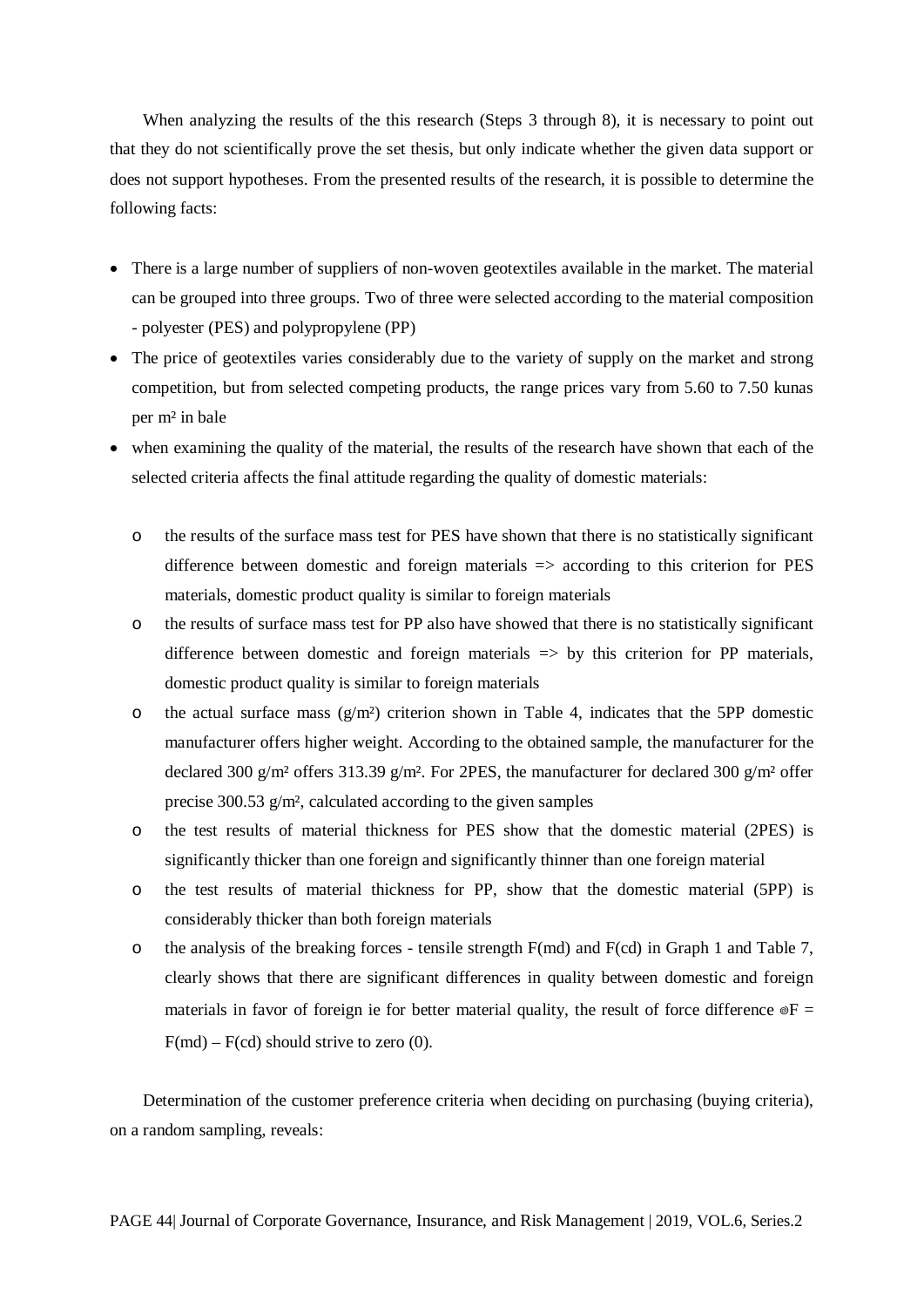- o Criterion "Quality" has rank 1 (average rank  $=1.34$ ) and is the most important factor when deciding on purchasing
- o the ...Price" as a purchase decision criterion has a rank  $2 (=1.70)$ , a lower rank than the quality, but is more than twice as significant as the third criterion "Payment terms and conditions" with rank  $3 (=3.52)$
- o It is surprising fact that the preference purchase decision criteria "Closeness of warehouse" (rank 6, =6.04) and "Country of origin – foreign" (rank 7, =6.52) are least important as purchase criteria

#### **10. CONCLUSIONS**

For the purpose of this paper was designed "proposal of the operational steps of a simple market and product research methodology", for the existing product in the existing market. This "simple products and market research methodology" should show how companies should access market and act on the market, in order to increase the selling efficiency of products in terms of detected market circumstances and comparative advantages. In addition, the assumption is that on the ground of this simple methodology the business decisions should be made. In this conclusion, according to the analysis of the results of this research, the results have to confront with the set hypotheses H1, H2 and H3:

H1 – the quality of the domestic product is equal to or is approximately equivalent to imported foreign competing products - the hypothesis is partly acceptable. According to certain criteria (material thickness and surface mass), domestic products meet these criteria, and they are even better. But, the most important criterion of breaking forces - tensile strength F (md) and F (cd) indicates a significant difference between the tensile strength in the direction of exit from the machine (machine direction)  $F$  (md) and the tensile strength in the cross direction  $F$  (cd). The result should strive to zero (0) to demonstrate the required material strength in all directions and thus the required quality. Selected samples of domestic materials are lagging behind that particular parameter because they do not meet the required condition and thus have reduced quality.

H2 – consumer preferences are focused on price - the thesis is partly acceptable. From the research results ("Price" as a purchase decision criterion has a rank 2, average rank  $x=1.70$ ) it is obvious that the contractors are increasingly concerned with high quality materials ("Quality" has rank 1, average rank  $x = 1.34$ ). This attitude will enable them to perform contracts with quality work, regardless of the higher price of the material. Specifically, this criterion might be accurate according to the prices of competing materials (see Table 2), because their quality-well-done contracts provide new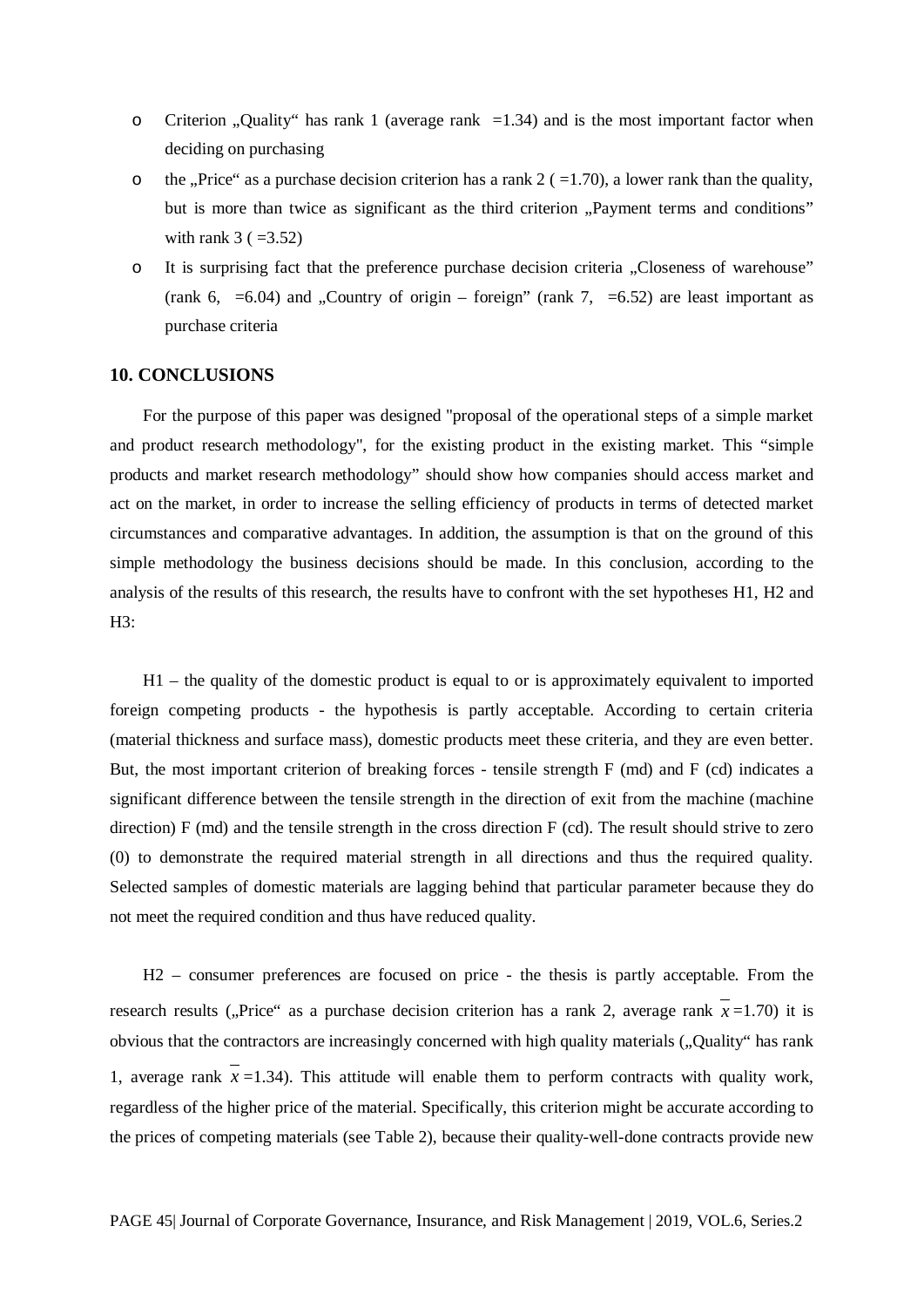contracts and further survival on the market, so the price does not play a decisive role, even though it affects on the gross margin.

H3 - consumers are not sufficiently aware of the need and necessity to protect domestic products – thesis is acceptable. According to the conducted survey, there are still other criteria such as Quality, Price, Payment terms and conditions, which are more important to them, in order to realize their entrusted work. However, it may be said that some minor number of contractors are in some way concerned with the protection of domestic products because "Country of origin – domestic" has rank  $\overline{x}$  =4.51 and . Country of origin – foreign" has least important rank 7,  $\overline{x}$  =6.52.

According to the set hypotheses H1-H3, it is possible to conclude:

- that the competitiveness of the domestic product, on the example of geotextile, is not entirely satisfactory,
- that publicly-declared approach for deciding on purchasing of domestic origin of the product, is not present into that extent what would be expected considering promotional efforts "Buy Croatian"
- that the price (at least on the geotextile example) though, is not the most important factor when deciding on purchasing,
- ", Quality" with rank 1, average rank  $\overline{x}$  =1.34 and "Payment terms and conditions" with rank  $3(\overline{x} = 3.52)$  have a significant place in decision making.

On the ground of basic assumption that the proposed methodology of market and product research correlates with hypotheses H1 to H3, the results of the research indicate the necessity of applying, even this simple, market and product research methodology. Analysis of the results has shown that it is necessary to compare products in the market and that consumer opinion and attitude research is important for business decisions. This is clear from the following arguments:

- Domestic product is necessary to qualitatively improve, at least to the level of foreign competing products
- Domestic origin of the product is not a crucial factor of purchase, regardless of other criteria
- Price is not always a crucial factor of purchasing, but it is quality
- All other factors mentioned above.

Finally, marketing approach has its justified purpose and meaning, and information's gathered in this way, can contribute to meaningful business decisions that should follow after the analysis of the research results were obtained. By doing so, business entities could provide and / or improve their economic and competitive position in the market.

PAGE 46| Journal of Corporate Governance, Insurance, and Risk Management | 2019, VOL.6, Series.2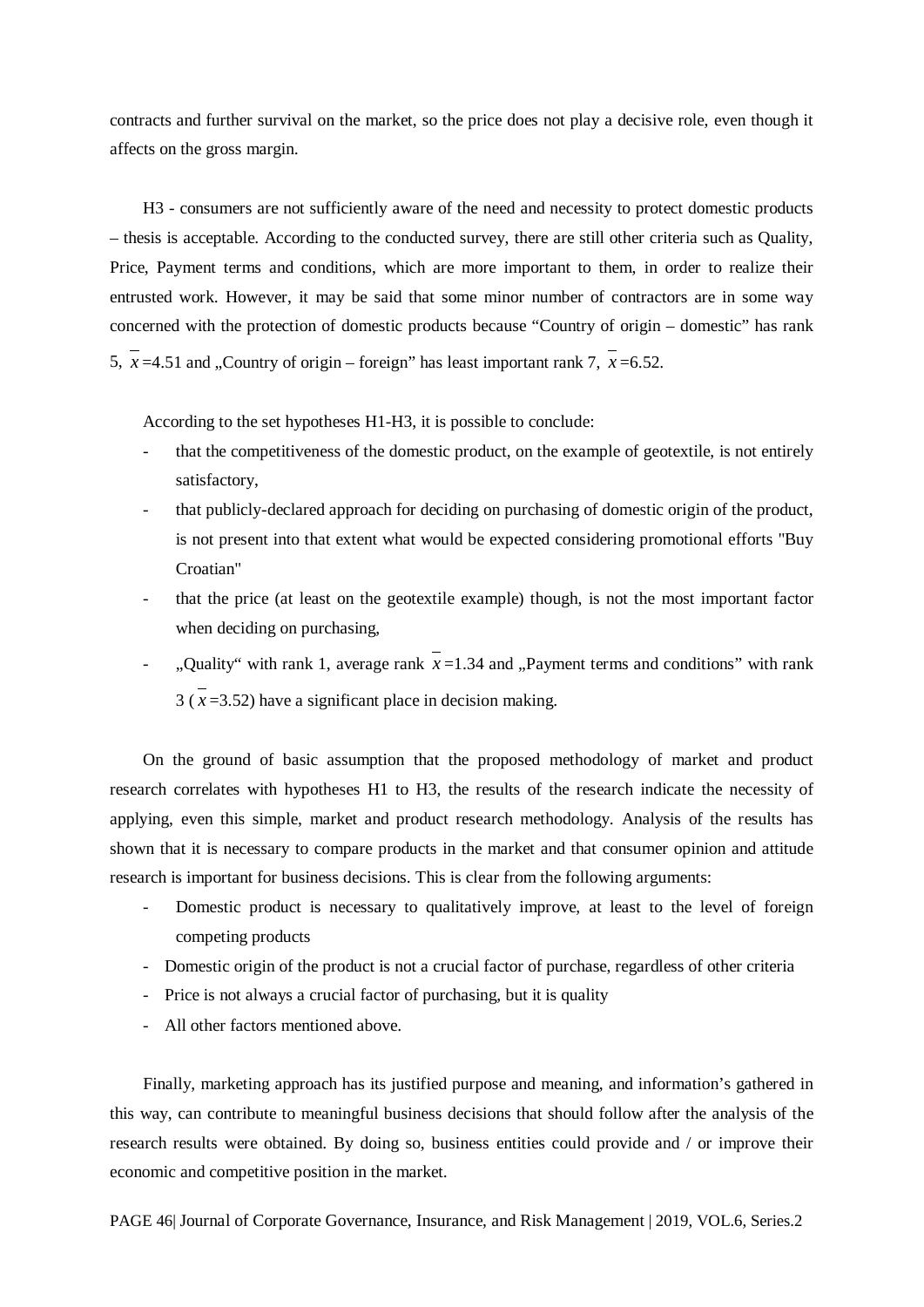Further researches in this direction are recommended.

---

This paper is based on unpublished paper Novak, I., Kaštelan, S. Marketing of competitive advantages in the function of protecting the domestic product (on example of geotextile) and unpublished graduate thesis Kaštelan, S.: Dual comparison of selected factors of geotextile market analysis in Croatia

# **REFERENCES**

Aaker, A.D., Kumar, V., Day, S.G. 1995. Marketing research. John Wiley & Sons, Inc.: New York, NY.

Allocadia. 2019. What is marketing performance? Available at: https://content.allocadia.com/blog/what-is-marketing-performance [23 March 2019].

Altvater, E. 2005. Globalization and the informalization of the urban space. Research Center on Development and International Relations (DIR) Institute for History, International and Social Studies: Aalborg University, Aalborg, Denmark. Available at: file:///C:/Users/Admin/Downloads/Altvater,%20E.%20Globalization%20and%20the%20informalizati on%20of%20urban%20space.pdf

Campbell, S. 2016. Key buying criteria - the path to yes, B2B Marketing, Available at: https://www.b2bmarketing.net/en-gb/resources/blog/key-buying-criteria-path-yes [23 March 2019].

Canada Business Network Service Centres, 2018., Guide to market research and analysis, Available at: https://canadabusiness.ca/business-planning/market-research-and-statistics/ conducting-marketresearch/guide-to-market-research-and-analysis/ [6 March 2019].

Desai, M. 2006. Development nationhood: Essays in the Political Economy of South Asia. Oxford University Press: India

Fry, F.L., Stoner, Ch.R., Hattwick, R.E. Business: An Integrative Approach. Irwin McGraw-Hill: New York, NY.

Giddens, A. 1999. Runaway World: How Globalization is Reshaping Our Lives. Routledge, New York, NY

Huwart, J.Y., Verdier, L. 2013. The 2008 financial crisis – A crisis of globalisation?, in Economic Globalisation: Origins and consequences, Huwart, Jean-Yves, Loïc Verdier OECD Publishing, Paris, France: 126-143. DOI: https://doi.org/10.1787/9789264111905-9-en, Available at: <https://doi.org/10.1787/9789264111905-en>

Kaštelan, S. 2009. Dualna komparacija odabranih faktora analize tržišta geotekstila u RH, (Dual comparison of selected factors of geotextile market analysis in Croatia), Unpublished Graduate thesis, Faculty of textile technology University of Zagreb, Zagreb

Kita, P., Furková A., Reiff, M., Konštiak, P., Sitášová, J. 2017. Impact of Consumer Preferences on Food Chain Choice: An empirical study of consumers in Bratislava. Acta Universitatis Agriculturae et Silviculturae Mendelianae Brunensis, 65(1):0293–0298. Available at: https://acta.mendelu.cz/media/pdf/actaun\_ 2017065010293.pdf

PAGE 47| Journal of Corporate Governance, Insurance, and Risk Management | 2019, VOL.6, Series.2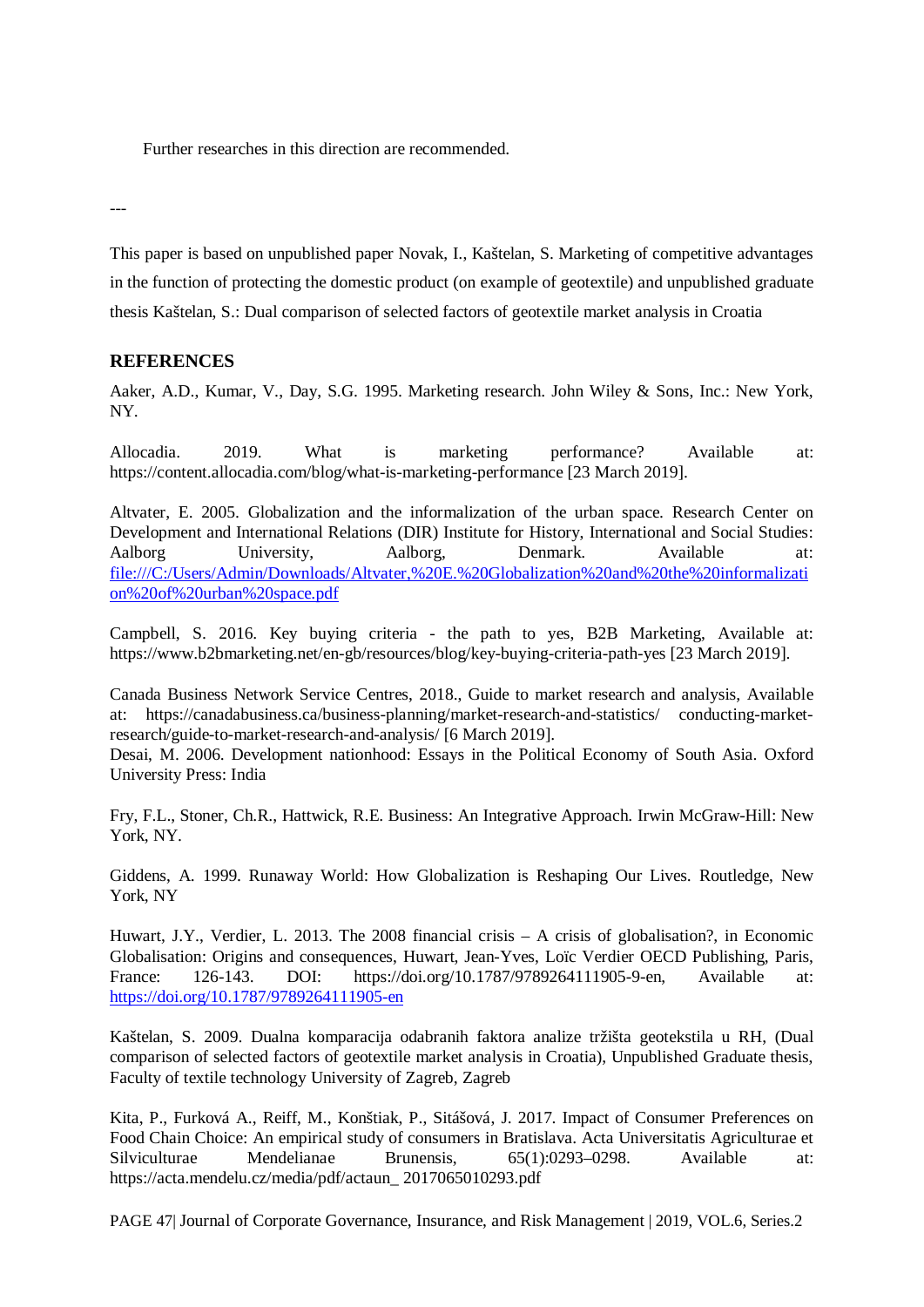Kumar, R. 2011. Research\_Methodology\_A\_Step-by-Step, 3rd Edition, SAGE Publication, Thousand Oaks, USA. Available at: http://www.sociology.kpi.ua/wp-content/uploads/2014/06/Ranjit Kumar-[Research\\_Methodology\\_A\\_Step-by-Step\\_G.pdf](http://www.sociology.kpi.ua/wp-content/uploads/2014/06/Ranjit_Kumar-Research_Methodology_A_Step-by-Step_G.pdf)

Malhotra, N. K. 2002. Basic Marketing Research: A Decision-Making Approach. Pearson Prentice Hall: Upper Saddle River, NJ

Market research man (MRM), Llc. 2019. The Market Research Process: 6 Steps to Success, Available at: https://www.mymarketresearchmethods.com/the-market-research-process-6-steps-to-success/ [18 March 2019].

Market Research. 2008. Gathering Information About Commercial Products and Services SD-5, Defense Standardization Program Office, Available at: http://acqnotes.com/wpcontent/uploads/2014/09/SD-5-Market-Research.pdf [22 March 2019].

McDuffee, B. Do You Know Your Customer Buying Criteria?, 2017., Manufacturing Marketing Group (MMG), Available at: https://www.mmmatters.com/blog/customer-buying-criteria [24 March 2019].

Ministarstvo gospodarstva RH. 2014. Industrijska strategija Republike Hrvatske 2014. – 2020. Ministarstvo gospodarstva RH: Zagreb

Mora, M. 2015. Choosing the right type of Market Research, Surveygizmo, Available at: https://www.surveygizmo.com/resources/blog/market-research-types/ [20 March 2019].

Norma HRN EN 29073-1 Tekstil – metode ispitivanja netkanog tekstila - 1.dio: Određivanje mase po jedinici površine (Detremination of mass per unit area) ISO 9073-1:1989; EN 29073-1:1992.

Norma HRN EN ISO 9073-2 Tekstil – Metode ispitivanja netkanog tekstila – 2.dio: Određivanje debljine (Determination of thickness) ISO 9073-2:1995; EN ISO 9073-2:1996

Norma HRN EN 29073 – 3 Tekstil – Metode ispitivanja netkanog tekstila – 3.dio: Određivanje prekidne sile i istezanja (Determination of tensile strength and tensile elongation at break) ISO 9073- 3:1989; EN 29073-3:1992.

Novak, I., Kaštelan, S. 2009. Marketing of competitive advantages in the function of protecting the domestic product (on example of geotextile) Unpublished paper, Faculty of textile technology University of Zagreb, Zagreb

Shekhar, A. 2012. "From Financial Crisis to Great Recession: The Role of Globalized Banks."<br>American Economic Review vol  $102(n_0.3)$ :225-30. Available at: American Economic Review, vol. 102(no.3):225-30. Available at: https://www.aeaweb.org/articles?id=10.1257/aer. 102.3.225

Shukla, P. 2008. Essentials of Marketing Rasearch. Paurav Shukla & Ventus Publishing ApS: Brighton, UK

Siropolis, N.C. 1995. Menadžment malog poduzeća: vodič u poduzetništvo. Mate & Hrvatska obrtnička komora: Zagreb

Suwannaporn, P., Linnemann, A.R. 2008. Consumer Preferences and Buying Criteria in Rice: A Study to Identify Market Strategy for Thailand Jasmine Rice Export, August Journal of Food Products Marketing 14(4):33-53. Available at:

PAGE 48| Journal of Corporate Governance, Insurance, and Risk Management | 2019, VOL.6, Series.2